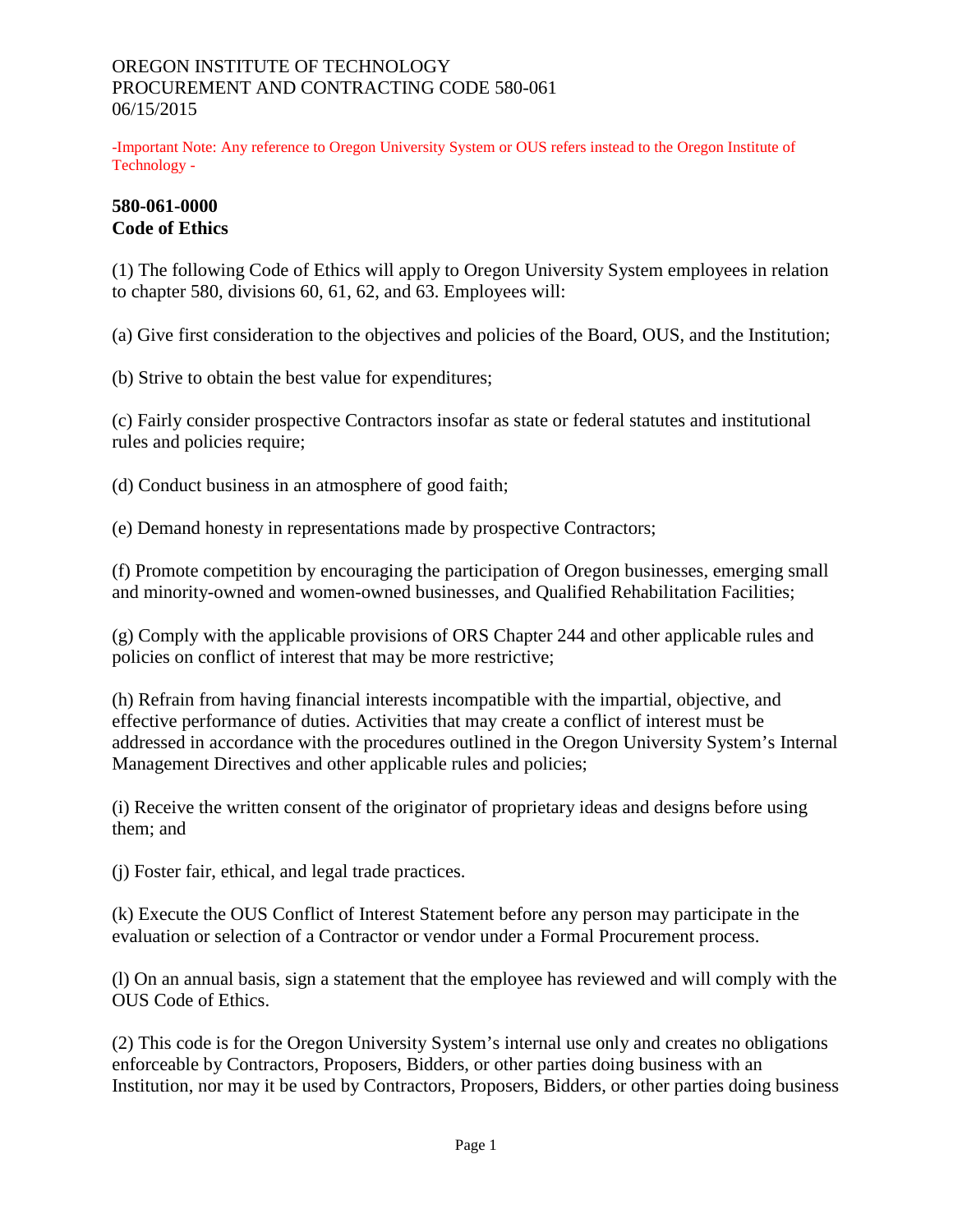with an Institution who are challenging actions taken by an Institution or its officers, employees, or agents. This code may not be the only statement on ethics applicable to an employee.

Stat. Auth.: ORS 351 Stats. Implemented: Hist.: OSSHE 5-2008(Temp), f. & cert. ef. 2-19-08 thru 8-16-08; OSSHE 9-2008, f. & cert. ef. 7-21-08; OUS 2-2013(Temp), f. & cert. ef. 4-10-13 thru 9-30-13; Administrative Correction 6- 24-15

# **580-061-0005**

## **Applicable Model Public Contract Rules**

The Attorney General's Model Public Contract Rules adopted by the Oregon Attorney General pursuant to ORS 279A.065 are generally inapplicable to the contracting activities of Institutions unless specifically referenced and adopted herein.

Stat. Auth.: ORS 351 Stats. Implemented: Hist.: OSSHE 5-2008(Temp), f. & cert. ef. 2-19-08 thru 8-16-08; OSSHE 9-2008, f. & cert. ef. 7-21-08; OUS 2-2013(Temp), f. & cert. ef. 4-10-13 thru 9-30-13; Administrative Correction 6- 24-15

#### **580-061-0010 Definitions**

The following Definitions will apply to chapter 580, divisions 60, 61, 62, and 63, unless the context requires otherwise:

(1) "Addendum" or "Addenda" means an addition to, deletion from, a material change in, or general interest explanation of the Solicitation Document. Addenda will be labeled as such and posted on the OUS procurement website for access by all interested Offerors.

(2) "Award" or "Awarding" means, as the context requires, identifying the Entity with whom the Public University intends to enter into a Contract following the resolution of any protest of the selection of that Entity and the completion of all Contract negotiations.

(3) "Bid" means an offer, binding on the Bidder and submitted in response to an ITB.

(4) "Bidder" means an Entity that submits a Bid in response to an ITB.

(5) "Board" means the Oregon State Board of Higher Education.

(6) "Change Order" or "Contract Amendment" means a written order issued by a Public University to the Contractor requiring a change in the Work within the general scope of the original Contract.

(7) "Closing" means the date and time specified in a Solicitation Document as the deadline for submitting Bids or Proposals.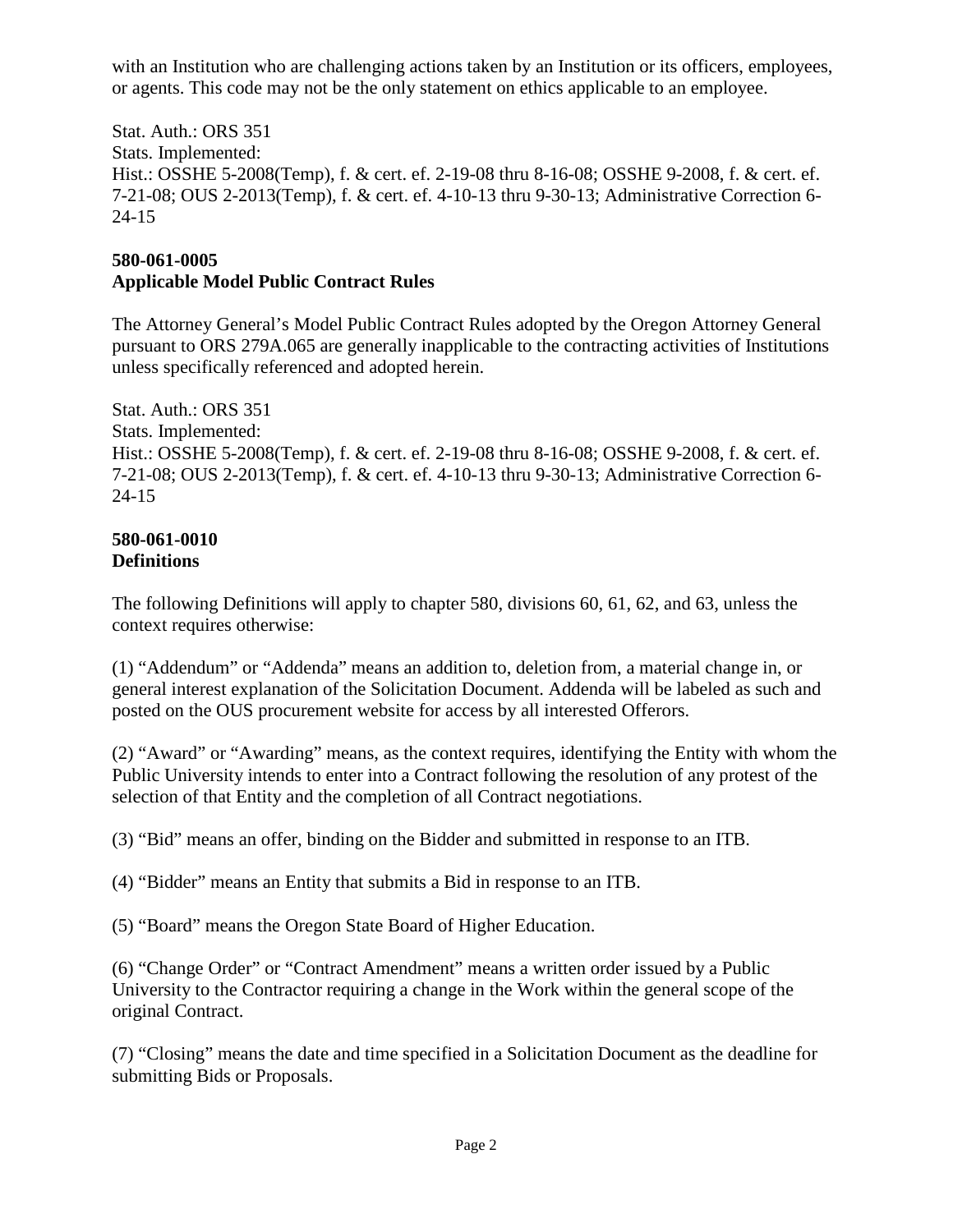(8) "Competitive Process" means the process of procuring goods and services and constructionrelated services by fair and open competition, under varying market conditions, with the intent of minimizing opportunities for favoritism and assuring that Contracts are award equitably and economically using various factors in determining such equitability and economy.

(9) "Contract" means a contract for sale or other disposal, or a purchase, lease, rental, or other acquisition, by a Public University of personal property, services, including personal or professional services, public improvements, public works, minor alterations, or ordinary repair or maintenance necessary to preserve a Public Improvement. "Contract" does not include grants. "Contract" may also mean a purchase order, Price Agreement, or other Contract document in addition to a Public University's Solicitation Document and the accepted portions of a Solicitation Response.

(10) "Contract Officer" means the Vice President for Finance and Administration or his or her designee at the Public University or the Vice Chancellor for Finance and Administration or his or her designee with the authority to negotiate and execute Contracts.

(11) "Contract Price" means, as the context requires, the maximum monetary obligation that a Public University either will or may incur under a Contract, including bonuses, incentives and contingency amounts, Addenda, Change Orders, or approved alternates, if the Contractor fully performs under the Contract.

(12) "Contractor" means the Entity awarded a Contract to furnish a Public University goods, services, or Work.

(13) "Days" means calendar days, including weekdays, weekends, and holidays, unless otherwise specified.

(14) "Disadvantaged Business Enterprise" means a small business concern as defined in ORS 200.005.

(15) "Disqualification or Disqualify" means the preclusion of an Entity from contracting with an agency of the State of Oregon in accordance with OAR 580-061-0160.

(16) "Electronic Solicitation Response" means a response to a Solicitation Document submitted to a Public University via the World Wide Web or some other internet protocol.

(17) "Emergency" means an unexpected, serious situation that creates a significant risk of loss, damage, interruption of service, or threat to the public health or safety that requires prompt action to remedy the condition.

(18) "Emerging Small Business" means an Emerging Small Business as defined in ORS 200.005 and that maintains a current certification issued by the Oregon Department of Consumer and Business Services.

(19) "Entity" means a natural person capable of being legally bound, sole proprietorship, corporation, partnership, limited liability company or partnership, limited partnership, profit or nonprofit unincorporated association, business trust, two or more persons having a joint or common economic interest, or any other person with legal capacity to contract, or a government or governmental subdivision.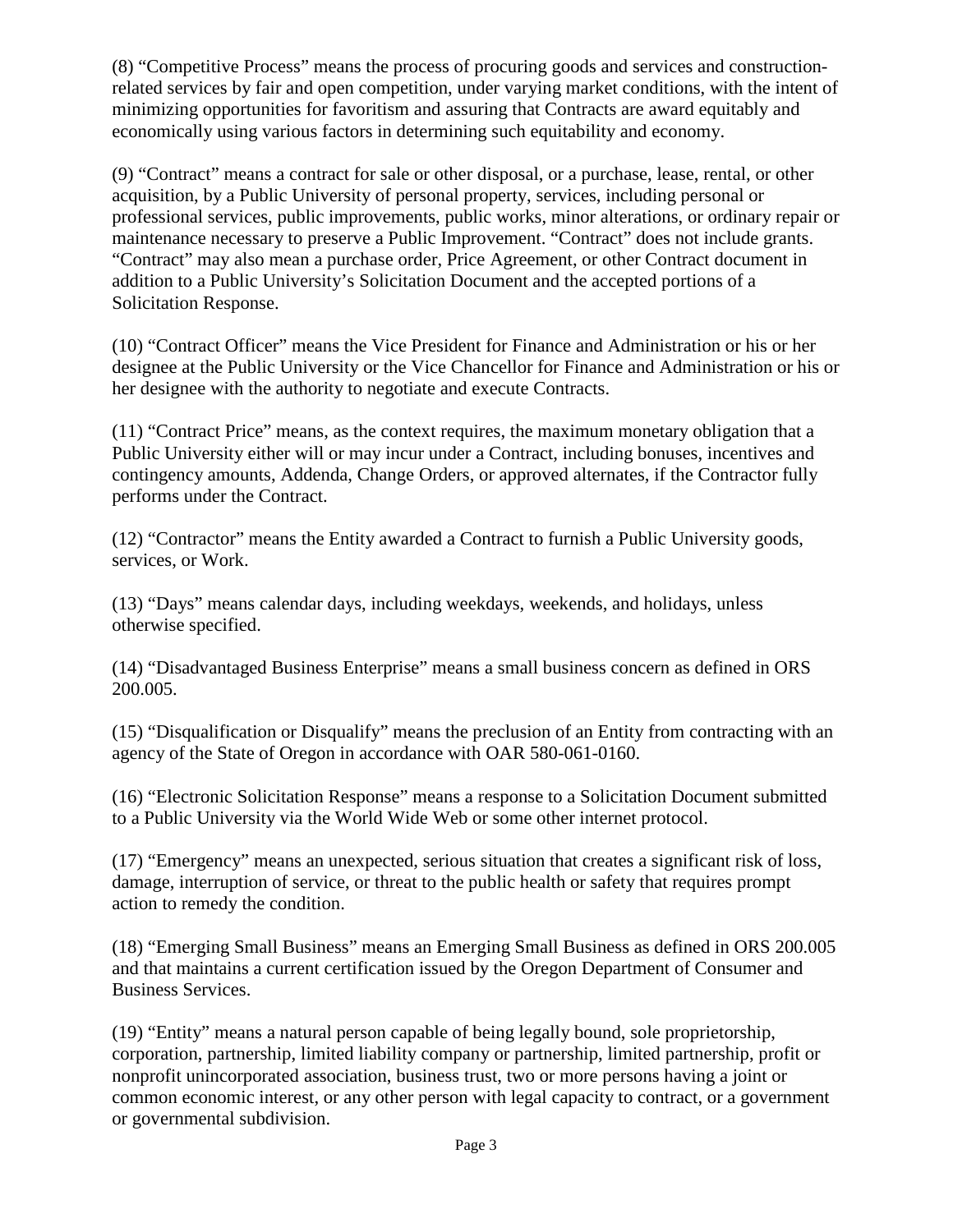(20) "Grant" means:

(a) An agreement under which a Public University receives money, property, or other assistance, including, but not limited to, federal assistance that is characterized as a Grant by federal law or regulations, loans, loan guarantees, credit enhancements, gifts, bequests, commodities, or other assets, from a grantor for the purpose of supporting or stimulating a program or activity of the Public University and in which no substantial involvement by the grantor is anticipated in the program or activity other than involvement associated with monitoring compliance with the Grant conditions; or

(b) An agreement under which an Public University provides money, property, or other assistance, including, but not limited to, federal assistance that is characterized as a Grant by federal law or regulations, loans, commodities, or other assets, to a recipient for the purpose of supporting or stimulating a program or activity of the recipient and in which no substantial involvement by the Public University is anticipated in the program or activity other than involvement associated with monitoring compliance with the Grant conditions.

(c) "Grant" does not include a Public Improvement Contract or a Contract for Emergency Work.

(21) "Historically Underrepresented Business" means Minority Business Enterprises, Women Business Enterprises, and Emerging Small Businesses certified by the State of Oregon or selfcertified, and firms certified federally or by another state or entity with substantially similar procedures to the State of Oregon.

(22) "Invitation to Bid" (ITB) means a Solicitation Document for the solicitation of competitive, written, signed, and Sealed Bids in which Specifications, price, and delivery (or project completion) are the predominant award criteria.

(23) "Minority Business Enterprise" means a Minority Business Enterprise as defined in ORS 200.005 and that maintains a current certification issued by the State of Oregon.

(24) "Opening" means the date, time, and place specified in the Solicitation Document for the public opening of written or electronically submitted Solicitation Responses.

(25) "Offeror" means the entity submitting a binding Solicitation Response.

(26) "OUS Retainer Program" means Contracts by which, pursuant to a Solicitation Document, multiple Contractors are authorized to provide specific materials to or perform specific services for a Public University(ties). Contractors on an OUS Retainer Program may provide goods or services on a non-exclusive and as-needed basis. OUS Retainer Programs are administered centrally by the Vice Chancellor for Finance and Administration or designee.

(27) "Owner" means the Board, in its own right or on behalf of one of its Public Universities as identified in the Solicitation Document, also known as the Oregon University System (OUS).

(28) "President" means the president of one of the Public Universities and, in the case of the Chancellor's Office, the Chancellor. Where the term "President" is used, it refers to the president of the Public University (or Chancellor) as context requires.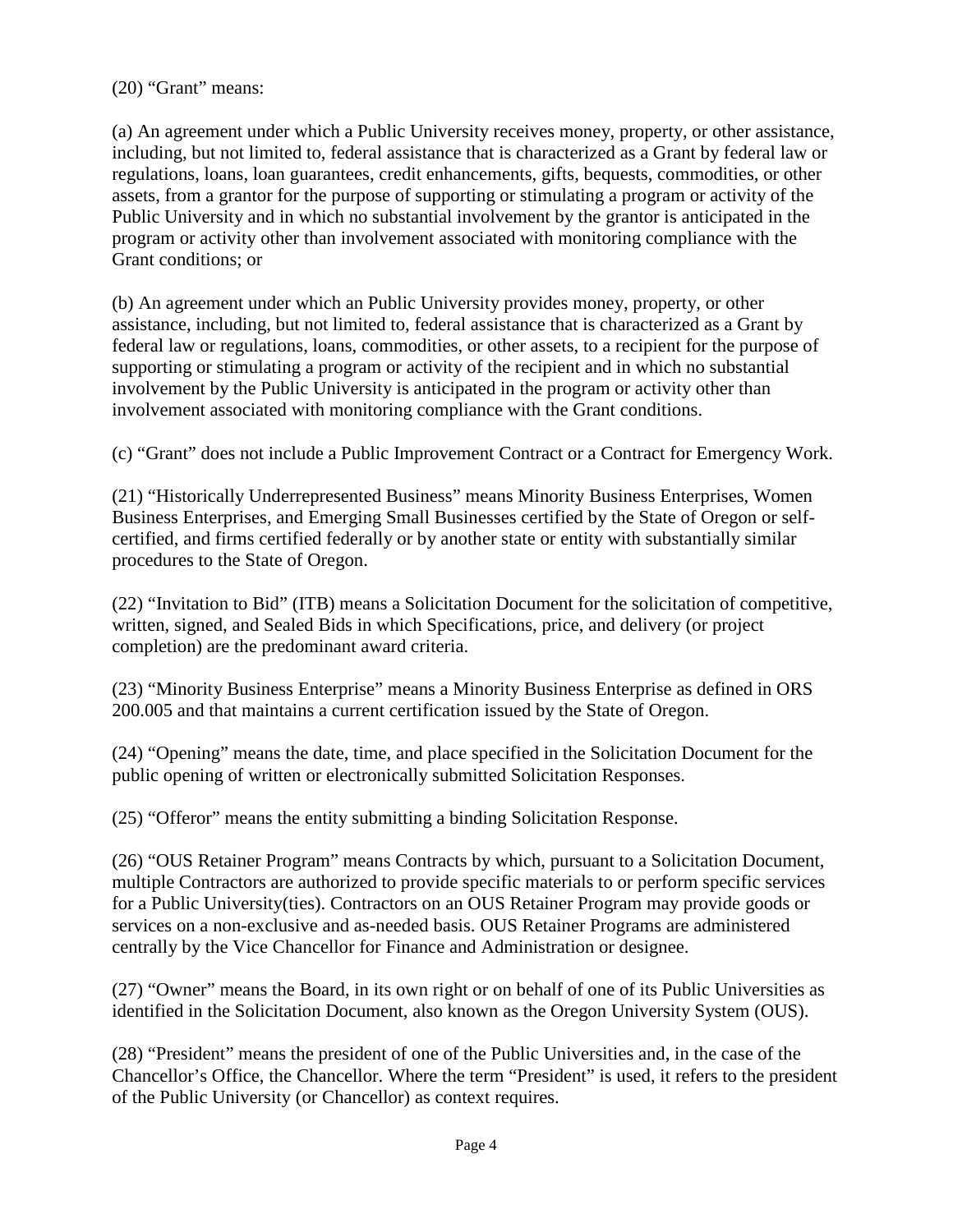(29) "Personal or Professional Services" means a Contract with an Entity whose primary purpose is to acquire specialized skills, knowledge, and resources in the application of technical or scientific expertise, or the exercise of professional, artistic, or management discretion or judgment, including, without limitation, a Contract for the services of an accountant, physician or dentist, educator, consultant, broadcaster or artist (including a photographer, filmmaker, painter, weaver, or sculptor). "Personal or Professional Services" under this definition does not include architects, engineers, planners, land surveyors, appraisers, construction managers, and similar professional consultants for construction work.

(30) "Price Agreement" means a nonexclusive agreement in which the Contractor agrees to provide specific items or services to a Public University at a set price during a specified period of time.

(31) "Proposal" means a binding competitive offer submitted in response to a Request for Proposals.

(32) "Proposer" means an Entity that submits a Proposal in response to a Request for Proposals.

(33) "Public Improvement" means a project for construction, reconstruction, or major renovation on real property by or for a Public University. "Public Improvement" does not include:

(a) Projects for which no funds of an Public University are directly or indirectly used, except for participation that is incidental or related primarily to project design or inspection; or

(b) Emergency Work, minor alteration, ordinary repair or maintenance necessary to preserve a Public Improvement.

(34) "Public Improvement Contract" means a Contract for a Public Improvement. "Public Improvement Contract" does not include a Contract for Emergency Work, minor alterations, or ordinary repair or maintenance necessary to preserve a Public Improvement.

(35) "Public University" means a university under the authority of the Board, including the Chancellor's Office.

(36) "Public Work" is defined by the Bureau of Labor and Industries (BOLI) in ORS 279C.800(6).

(37) "Qualified Rehabilitation Facility" means a nonprofit activity center or rehabilitation facility authorized by the Oregon Department of Administrative Services to provide goods or services in accordance with ORS 279.835 et seq.

(38) "Request for Information (RFI)" means a Solicitation Document seeking information regarding products or services that a Public University is interested in procuring.

(39) "Request for Proposals (RFP)" means a Solicitation Document to obtain competitive Proposals to be used as a basis for making an acquisition or entering into a Contract when price will not necessarily be the predominant award criteria.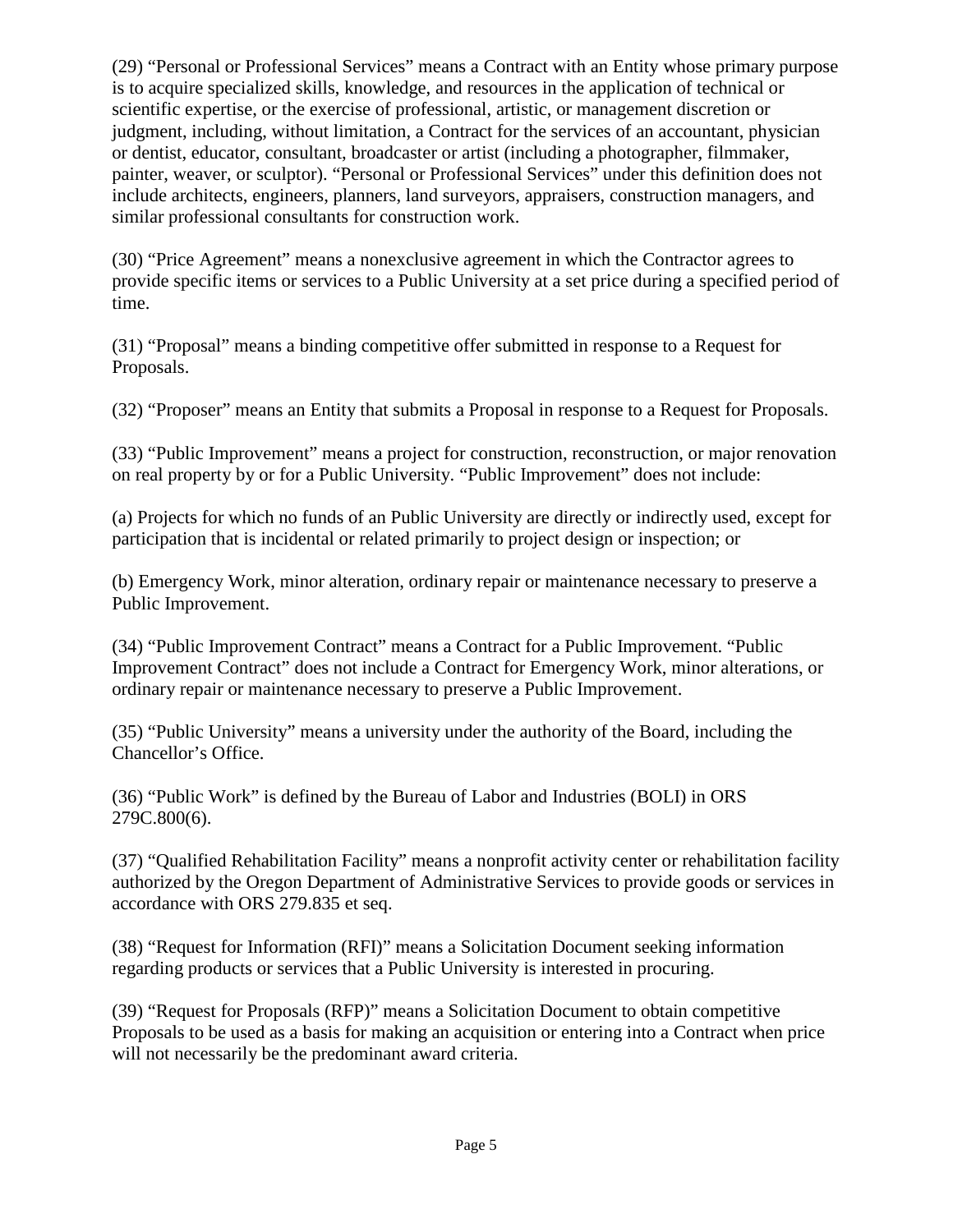(40) "Request for Qualifications" means a Solicitation Document issued by a Public University to which interested Contractors respond in writing by describing their experience with and qualifications to provide the services described in the Solicitation Document.

(41) "Request for Quotes" means a Solicitation Document to obtain competitive quotes to be used as a basis for making an acquisition or entering into a Contract when best value will be the award criteria.

(42) "Responsible Offeror" means an Entity that demonstrates their ability to perform satisfactorily under a Contract by meeting the applicable standards of responsibility outlined in OAR 580-061-0130.

(43) "Responsive Solicitation Response" means a Solicitation Response that has substantially complied in all material respects with the criteria outlined in a Solicitation Document.

(44) "Retainer Contract" means a Contract by which, pursuant to a Solicitation Document, multiple Contractors are authorized to provide specific supplies or equipment to or perform specific services for a Public Universities. Contractors on a Retainer Contract may provide goods or services on a non-exclusive and as-needed basis.

(45) "Sealed" means a Solicitation Response to an RFP or an ITB that has not been opened by the Public University or a Solicitation Response delivered by electronic means that has not been distributed beyond the Public University personnel responsible for receiving the electronically submitted Solicitation Response.

(46) "Signed or Signature" mean any Written mark, word, or symbol that is made or adopted by an Entity with the intent to be bound and that is attached to or logically associated with a Written document to which the Entity intends to be bound.

(47) "Single Seller" means the only Contractor of a particular product or service reasonably available.

(48) "Solicitation Document" means an Invitation to Bid, Request for Proposals, Request for Qualifications, Request for Information or any other written document issued or posted on the OUS procurement website by a Public University that outlines the required Specifications necessary to submit a Bid, Proposal, or other response.

(49) "Solicitation Response" means a binding offer submitted in response to a Solicitation Document.

(50) "Specifications" means a description of the physical or functional characteristics, or of the nature of the goods or services, including any requirement for inspecting, testing, or preparing the goods or services for delivery and the quantities or qualities of the goods or services to be furnished under a Contract. Specifications generally will state the result to be obtained and may describe the method and manner of performance.

(51) "Women Business Enterprise" means a Women Business Enterprise as defined in ORS 200.005 and that maintains a current certification issued by the Oregon Department of Consumer and Business Services.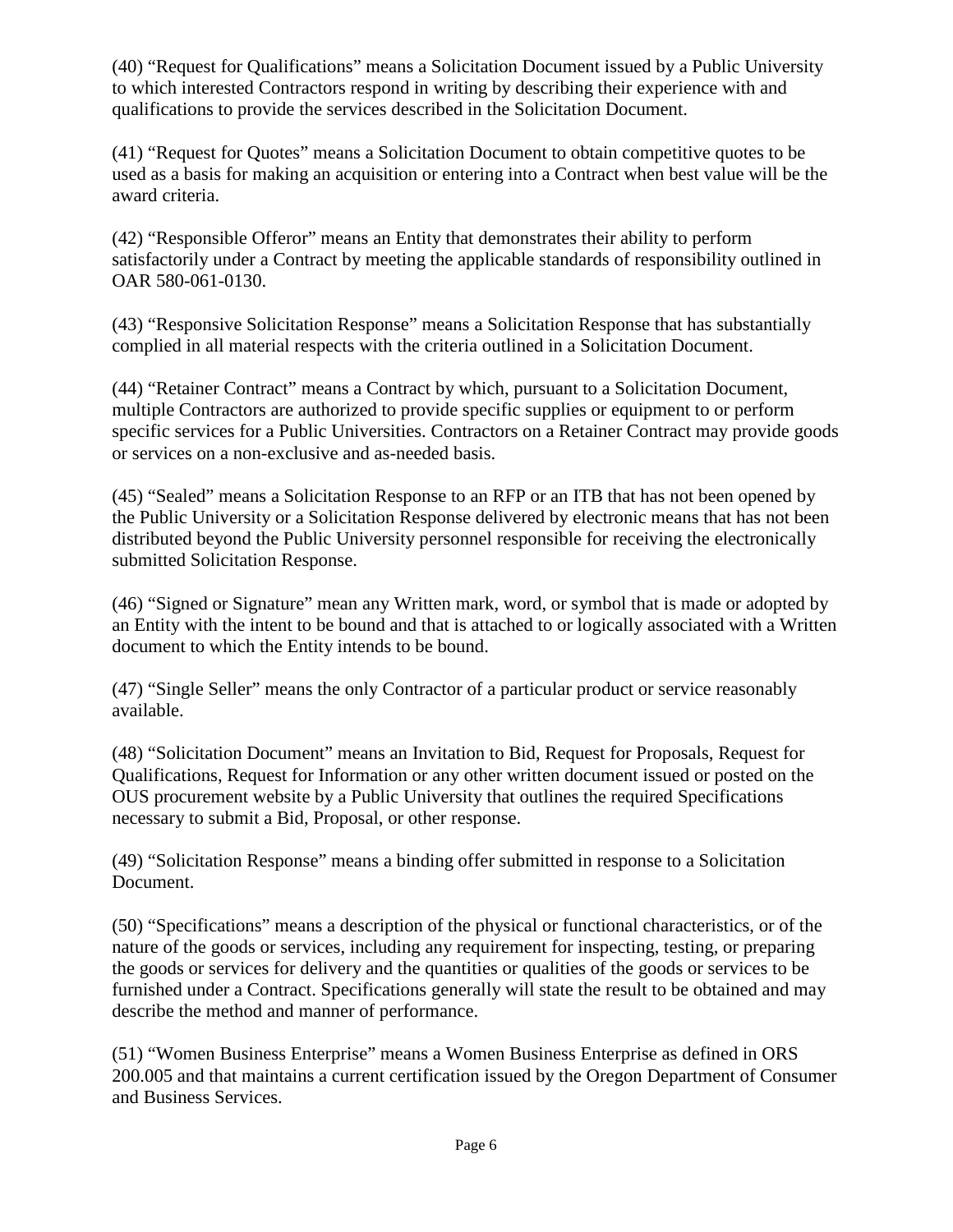(52) "Work" means the furnishing of all materials, equipment, labor, transportation, services, and incidentals necessary to successfully complete any individual item or the entire Contract and carrying out and completion of all duties and obligations imposed by the Contract.

(53) "Written or Writing" means letters, characters, and symbols inscribed on paper by hand, print, type, or other method of impression intended to represent or convey particular ideas or means. "Written" or "Writing," when required or permitted by law, or required or permitted in a Solicitation Document, also means letters, characters, and symbols made in electronic form and intended to represent or convey particular ideas or meanings.

Stat. Auth.: ORS 351 Stats. Implemented: ORS 351 Hist.: OSSHE 5-2008(Temp), f. & cert. ef. 2-19-08 thru 8-16-08; OSSHE 9-2008, f. & cert. ef. 7-21-08; OUS 5-2011(Temp), f. & cert. ef. 11-10-11 thru 5-7-12; Administrative correction, 5- 25-12; OUS 10-2012, f. & cert. ef. 6-18-12; OUS 2-2013(Temp), f. & cert. ef. 4-10-13 thru 9-30- 13; OUS 6-2013; f. & cert. ef. 11-1-13

### **580-061-0015 Purchasing and Contract Records**

(1) Institutions will maintain records relating to all Institutional purchasing and contracting transactions in accordance with the requirements of the Secretary of State and OUS administrative rule.

(2) Documentation of all purchasing and contracting transactions will be made available for inspection by the public as outlined in applicable public records laws.

(3) Institutions will maintain records relating to all Institutional purchasing and contracting transactions that may include:

(a) An executed Contract and any amendments or Change Orders;

(b) The record of the actions used to develop the Contract;

(c) A copy of the Solicitation Document, if any;

(d) Any required findings or statement of justification for the selection of the Contractor or the procurement method used;

(e) The record of any negotiation of the Specifications, the Work, the Contract Price and related Contract terms;

(f) All information describing how the Contractor was selected, including the basis for awarding the Contract;

(g) The names of Entities and cost estimates considered.

Stat. Auth.: ORS 351 Stats. Implemented: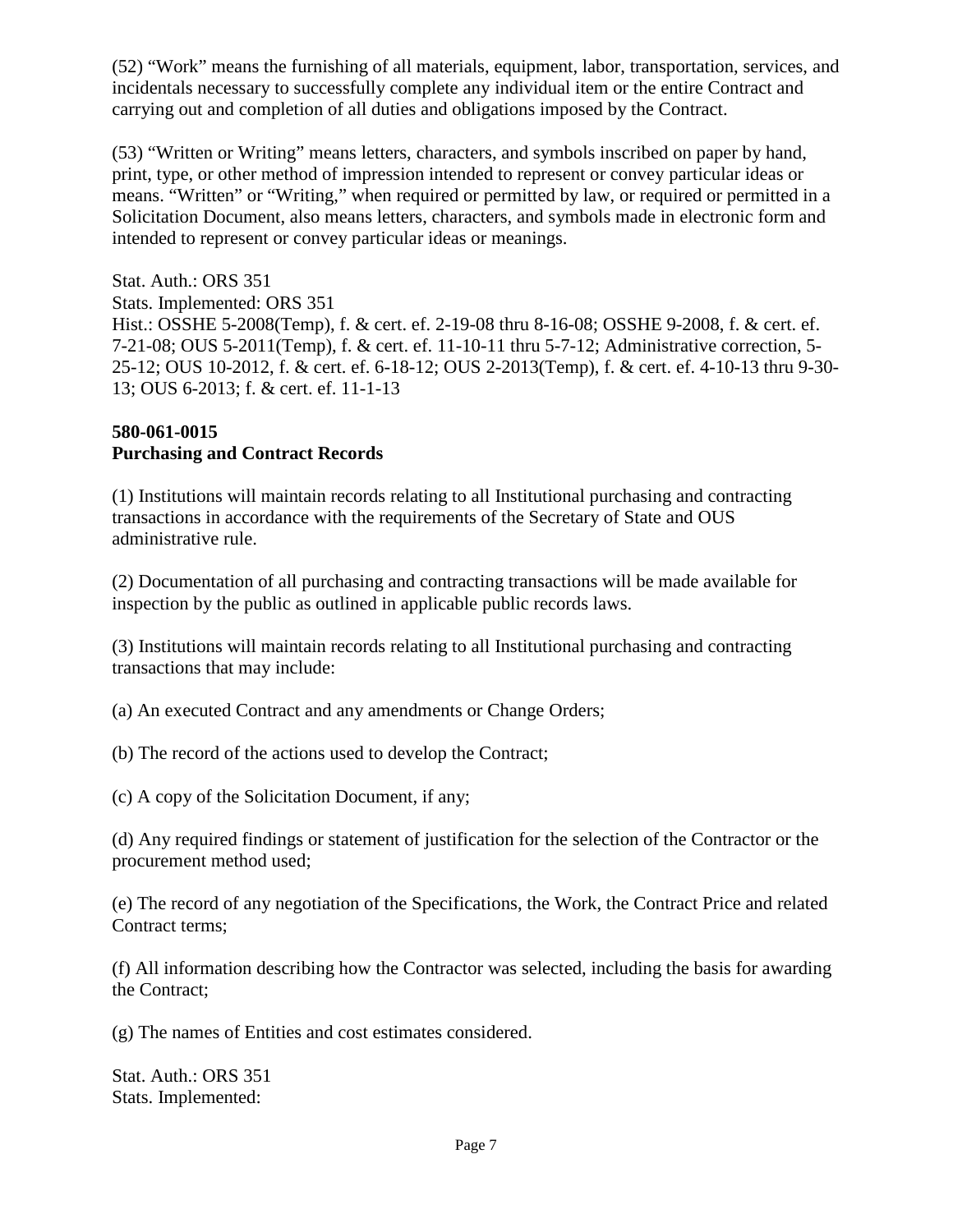Hist.: OSSHE 5-2008(Temp), f. & cert. ef. 2-19-08 thru 8-16-08; OSSHE 9-2008, f. & cert. ef. 7-21-08; OUS 2-2013(Temp), f. & cert. ef. 4-10-13 thru 9-30-13; Administrative Correction 6- 24-15

#### **580-061-0020 Designation of Contract Officers**

Each Public University Vice President for Finance and Administration or the Vice Chancellor for Finance and Administration will designate staff authorized to enter into Contracts and Public Improvement Contracts for the Public University.

(1) Public Universities will maintain a list identifying Contract Officers and describing the types and Contract Price of Contracts and Public Improvement Contracts they are authorized to enter into. Public Universities will provide an updated list annually to the Chancellor's Office. The Vice Chancellor for Finance and Administration may designate staff authorized to enter into Contracts and Public Improvement Contracts on behalf of all Public Universities.

(2) Contracts or Public Improvement Contracts entered into by individuals not designated as authorized Contract Officers and unauthorized procurements or expenditures that do not follow the OUS Procurement and Contracting Code will be voidable at the sole discretion of the Public University. Public Universities may take appropriate action in response to execution of Contracts or procurements contrary to this rule. Such actions include, but are not limited to, providing educational guidance, imposing disciplinary measures, and holding individuals personally liable for such Contracts or procurements.

(3) Authorized Contract Officers will be responsible for ensuring that the proper procedures are followed as outlined in chapter 580, divisions 60, 61, 62, and 63.

(4) Unless otherwise specified in chapter 580, divisions 60, 61, 62, and 63, the Contracting Officer will perform all the duties of the Owner on behalf of the Board.

(5) The President may, by Written agreement with the President of another Public University or the Chancellor, and after notice to the Chancellor, transfer such delegation to a person at another Public University.

Stat. Auth.: ORS 351 Stats. Implemented: Hist.: OSSHE 5-2008(Temp), f. & cert. ef. 2-19-08 thru 8-16-08; OSSHE 9-2008, f. & cert. ef. 7-21-08; OUS 2-2013(Temp), f. & cert. ef. 4-10-13 thru 9-30-13; OUS 6-2013; f. & cert. ef. 11- 1-13

### **580-061-0025**

## **Policy Governing the Acquisition of Goods and Services available from Qualified Rehabilitation Facilities**

Institutions will purchase goods and services from Qualified Rehabilitation Facilities in accordance with the provisions of ORS 279.835 to 279.855 and applicable administrative rules.

Stat. Auth.: ORS 351 Stats. Implemented: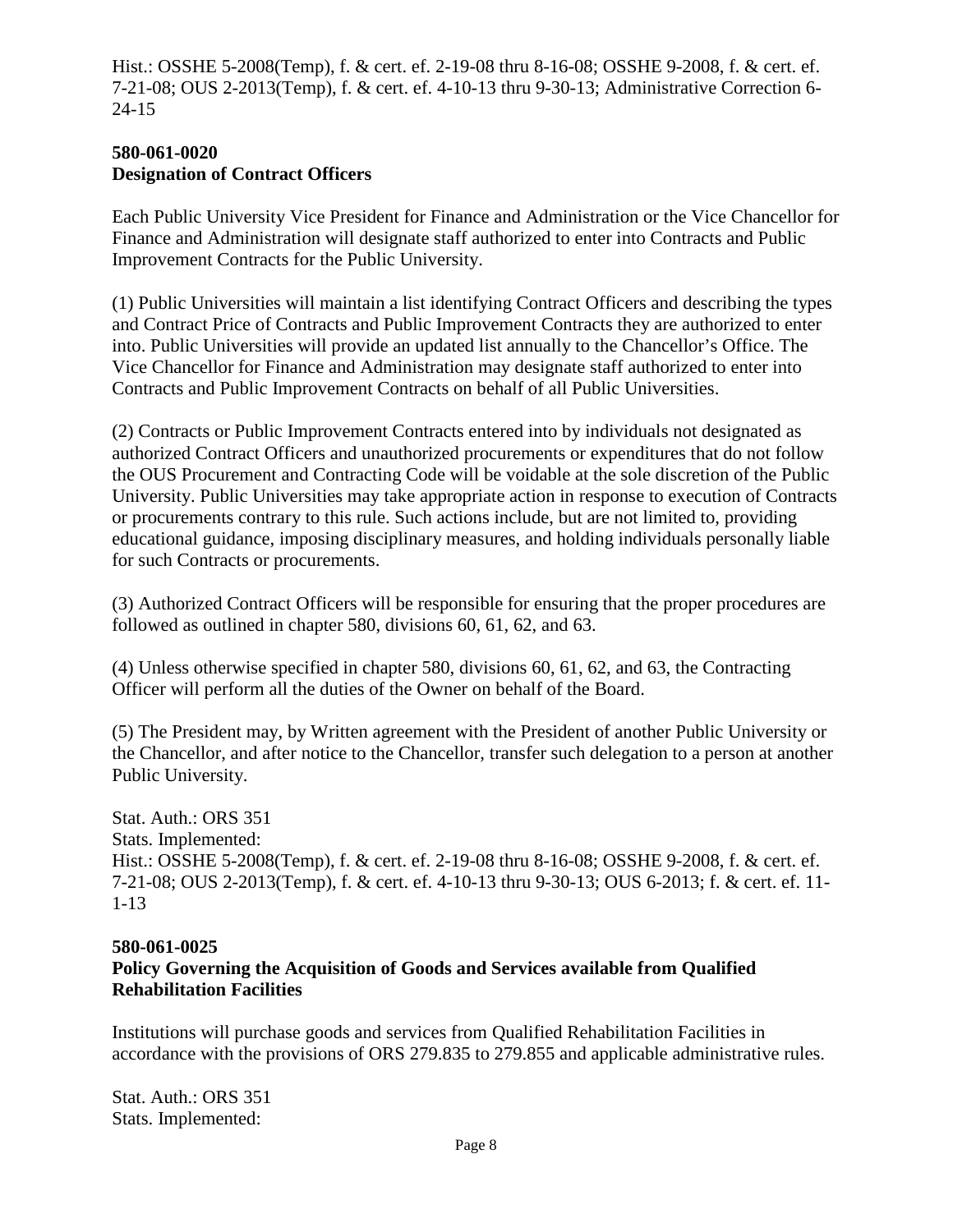Hist.: OSSHE 5-2008(Temp), f. & cert. ef. 2-19-08 thru 8-16-08; OSSHE 9-2008, f. & cert. ef. 7-21-08; OUS 2-2013(Temp), f. & cert. ef. 4-10-13 thru 9-30-13; Administrative Correction 6- 24-15

### **580-061-0030 Affirmative Action; General Policy**

(1) The general policy of OUS Public Universities will be to expand economic opportunities for Historically Underrepresented Businesses by offering them the contracting and subcontracting opportunities available through Public University Contracts. Notice of all Contracts over \$25,000 procured through a Competitive Process will be provided to the Advocate for Minority, Women, and Emerging Small Business, unless otherwise provided, by fully completing the information set out on the OUS procurement website. Public Universities are encouraged to unbundle contracts, when appropriate, to expand contract opportunities for Historically Underrepresented Businesses and Oregon-based businesses.

(2) OUS will not knowingly contract with or procure goods or services from any Entity that discriminates on the basis of age, disability, national origin, race, marital status, religion, sex, or sexual orientation.

(3) Offerors will certify, as part of the Solicitation Response that such Offeror has not discriminated against Historically Underrepresented Businesses in obtaining any required subcontracts.

(4) Public Universities will comply with the OUS Equity Contracting and Purchasing Policy and Data Reporting Procedures.

Stat. Auth.: ORS 351 Stats. Implemented: ORS 351 Hist.: OSSHE 5-2008(Temp), f. & cert. ef. 2-19-08 thru 8-16-08; OSSHE 9-2008, f. & cert. ef. 7-21-08; OUS 5-2011(Temp), f. & cert. ef. 11-10-11 thru 5-7-12; Administrative correction, 5- 25-12; OUS 10-2012, f. & cert. ef. 6-18-12; OUS 2-2013(Temp), f. & cert. ef. 4-10-13 thru 9-30- 13; OUS 6-2013; f. & cert. ef. 11-1-13

## **580-061-0035 Emerging Small Business Program**

(1) The Board encourages participation of Emerging Small Businesses by creating an Emerging Small Business Program. The Emerging Small Business Program is limited to businesses that meet the definition in ORS 200.005(3) and that maintain a current certification issued by the State of Oregon. When conducting procurements, Public Universities may implement the Emerging Small Business Program by methods including, but not limited to:

(a) Priority of Contract Award. In the event of a tie low Bid, when price is the sole determinative factor, give priority to a certified Emerging Small Business;

(b) Exclusive Emerging Small Business Opportunities. Public Universities have the authority to create opportunities that are only open to certified Emerging Small Businesses. When a Public University issues a Solicitation Document, the Public University may determine that it is in the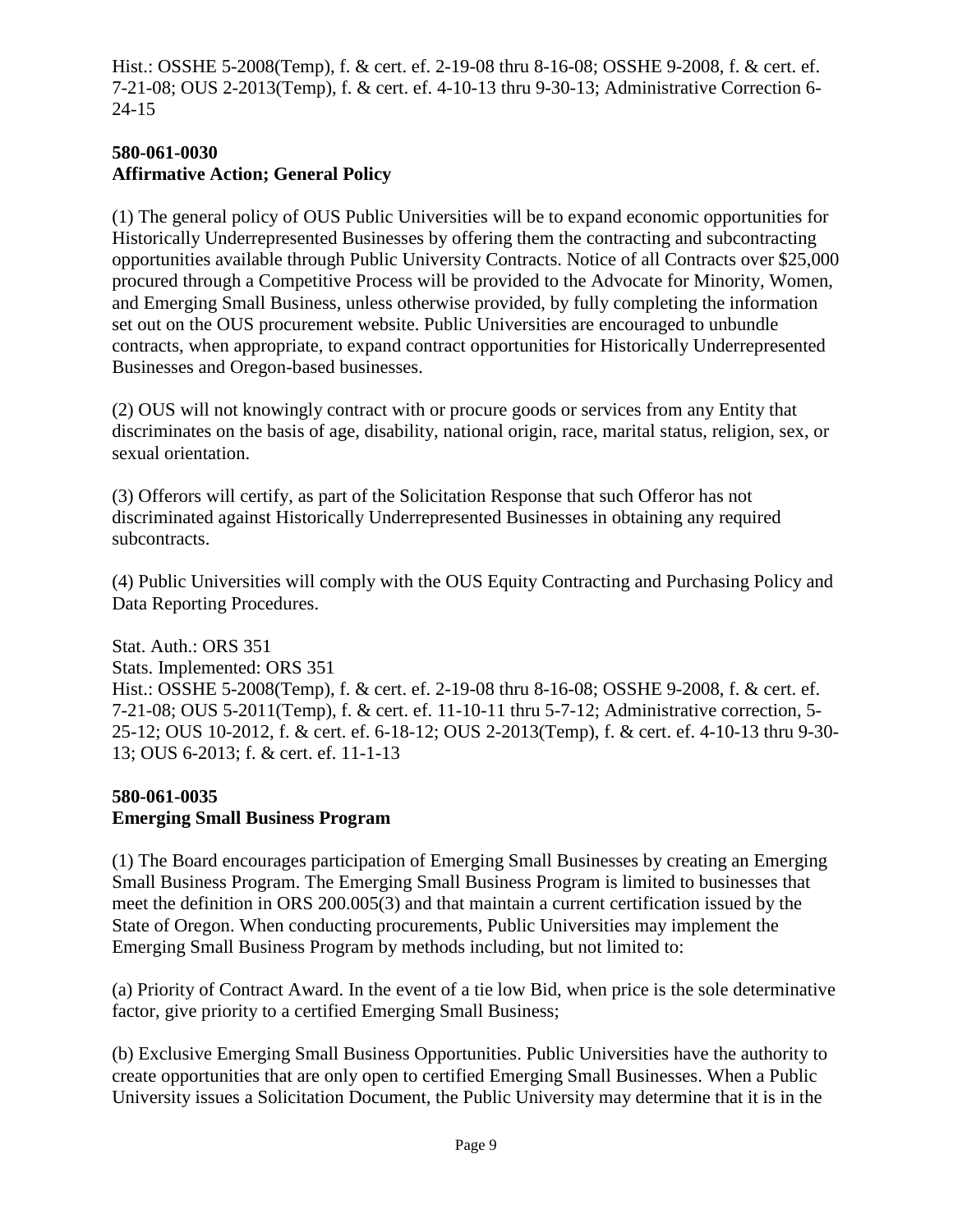university's interest to limit the opportunity to only qualified and certified Emerging Small Businesses.

(c) Evaluation Criteria. A Public University may identify in a Solicitation Document that it will award additional evaluation points based on certified Emerging Small Business status.

(2) For Construction-Related Services where price is the determinative factor, if a Responsible Emerging Small Business' Responsive Bid is within one percent of the lowest Responsible Responsive Bid, the Public University will award the Contract to the Emerging Small Business.

Stat. Auth.: ORS 351 Stats. Implemented: Hist.: OSSHE 5-2008(Temp), f. & cert. ef. 2-19-08 thru 8-16-08; OSSHE 9-2008, f. & cert. ef. 7-21-08; OUS 2-2013(Temp), f. & cert. ef. 4-10-13 thru 9-30-13; OUS 6-2013; f. & cert. ef. 11- 1-13

### **580-061-0040 Sexual Harassment Policy**

All Entities that wish to contract with Institutions will be notified on the OUS procurement website that the Board has adopted policies applicable to Contractors that prohibit sexual harassment and that the Contractor's company and employees are required to adhere to the Institution's policy prohibiting sexual harassment in their interactions with members of the Institution's community.

Stat. Auth.: ORS 351 Stats. Implemented: Hist.: OSSHE 5-2008(Temp), f. & cert. ef. 2-19-08 thru 8-16-08; OSSHE 9-2008, f. & cert. ef. 7-21-08; OUS 2-2013(Temp), f. & cert. ef. 4-10-13 thru 9-30-13; Administrative Correction 6- 24-15

#### **580-061-0045 Insurance or Bond Requirements**

All Contractors will provide and maintain insurance or bonding as may be required by the Institution. Such insurance or bonding will remain in force throughout the term of the Contract, including any extensions.

Stat. Auth.: ORS 351 Stats. Implemented: Hist.: OSSHE 5-2008(Temp), f. & cert. ef. 2-19-08 thru 8-16-08; OSSHE 9-2008, f. & cert. ef. 7-21-08; OUS 2-2013(Temp), f. & cert. ef. 4-10-13 thru 9-30-13; Administrative Correction 6- 24-15

## **580-061-0050 Interest on Overdue Charges**

The policy of the Board is that an Institution pay any overdue account charge, in accordance with ORS 293.462, incurred by an Institution when payment for goods and services have not been reasonably made.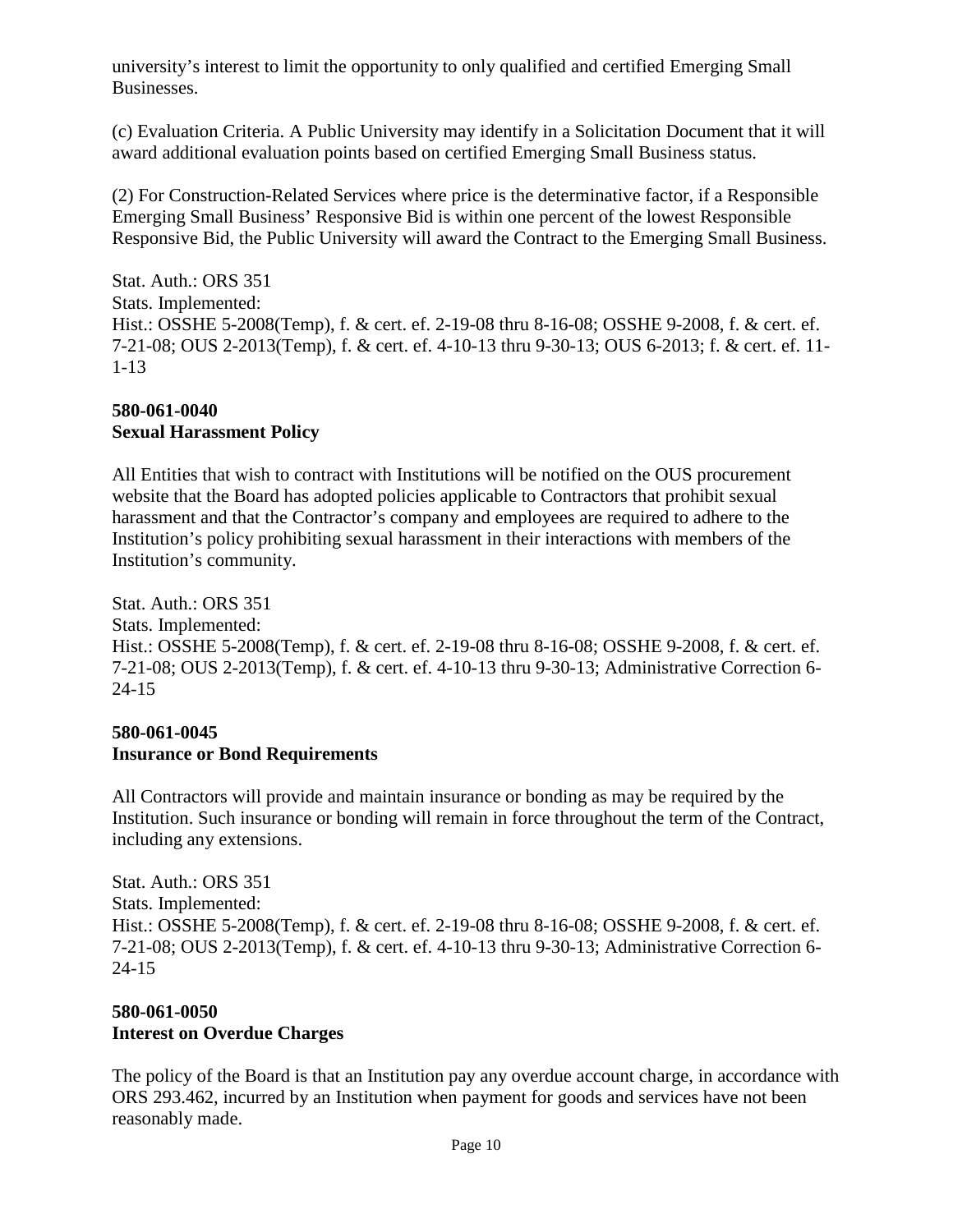(1) Overdue claims will be those that have not been paid within 45 days from the latest of the following dates: The date of the receipt of the accurate invoice, the date of the initial billing statement if no invoice is received, the date all goods have been received, or the date the claim is made certain by agreement of the parties or by operation of law. However, overdue account charges will not accrue on any purchases made by an Institution during time of civil emergency or in the event of a natural disaster that prevents the timely payment of accounts. In such instances, accounts will be paid in as timely a manner as possible.

(2) The maximum overdue charge incidental to procurement of the goods or services will be at a rate of two-thirds of one percent per month, but not more than eight percent per annum.

Stat. Auth.: ORS 351 Stats. Implemented: ORS 293.462 Hist.: OSSHE 5-2008(Temp), f. & cert. ef. 2-19-08 thru 8-16-08; OSSHE 9-2008, f. & cert. ef. 7-21-08; OUS 2-2013(Temp), f. & cert. ef. 4-10-13 thru 9-30-13; Administrative Correction 6- 24-15

### **580-061-0055 Solicitation Document Provisions**

(1) Brand-Name Specification. Institutions may specify brand names in the procurement of goods and services if that particular product or service has attributes not found in other goods and services of like kind. In addition, when specific design or performance specifications must be met for a good or service to be purchased, an Institution may specify a list of qualified goods or services by reference to the qualified goods or services of a particular contractor or potential contractor.

(2) Invitation to Bid Required Provision. If an Invitation to Bid is issued for a Contract for goods or services, the Institution will ensure that the following statement is contained in the Invitation to Bid: "Contractors will use recycled products, as defined in ORS 279A.010(1)(ii), to the maximum extent economically feasible in the performance of the Contract."

Stat. Auth.: ORS 351 Stats. Implemented: Hist.: OSSHE 5-2008(Temp), f. & cert. ef. 2-19-08 thru 8-16-08; OSSHE 9-2008, f. & cert. ef. 7-21-08; OUS 2-2013(Temp), f. & cert. ef. 4-10-13 thru 9-30-13; Administrative Correction 6- 24-15

## **580-061-0060 Basis for Awarding Contracts**

Institutions will select Contractors and award Contracts based on such factors as are identified in the Solicitation Document and such other factors as are reasonable under the circumstances.

Stat. Auth.: ORS 351 Stats. Implemented: Hist.: OSSHE 5-2008(Temp), f. & cert. ef. 2-19-08 thru 8-16-08; OSSHE 9-2008, f. & cert. ef. 7-21-08; OUS 2-2013(Temp), f. & cert. ef. 4-10-13 thru 9-30-13; Administrative Correction 6- 24-15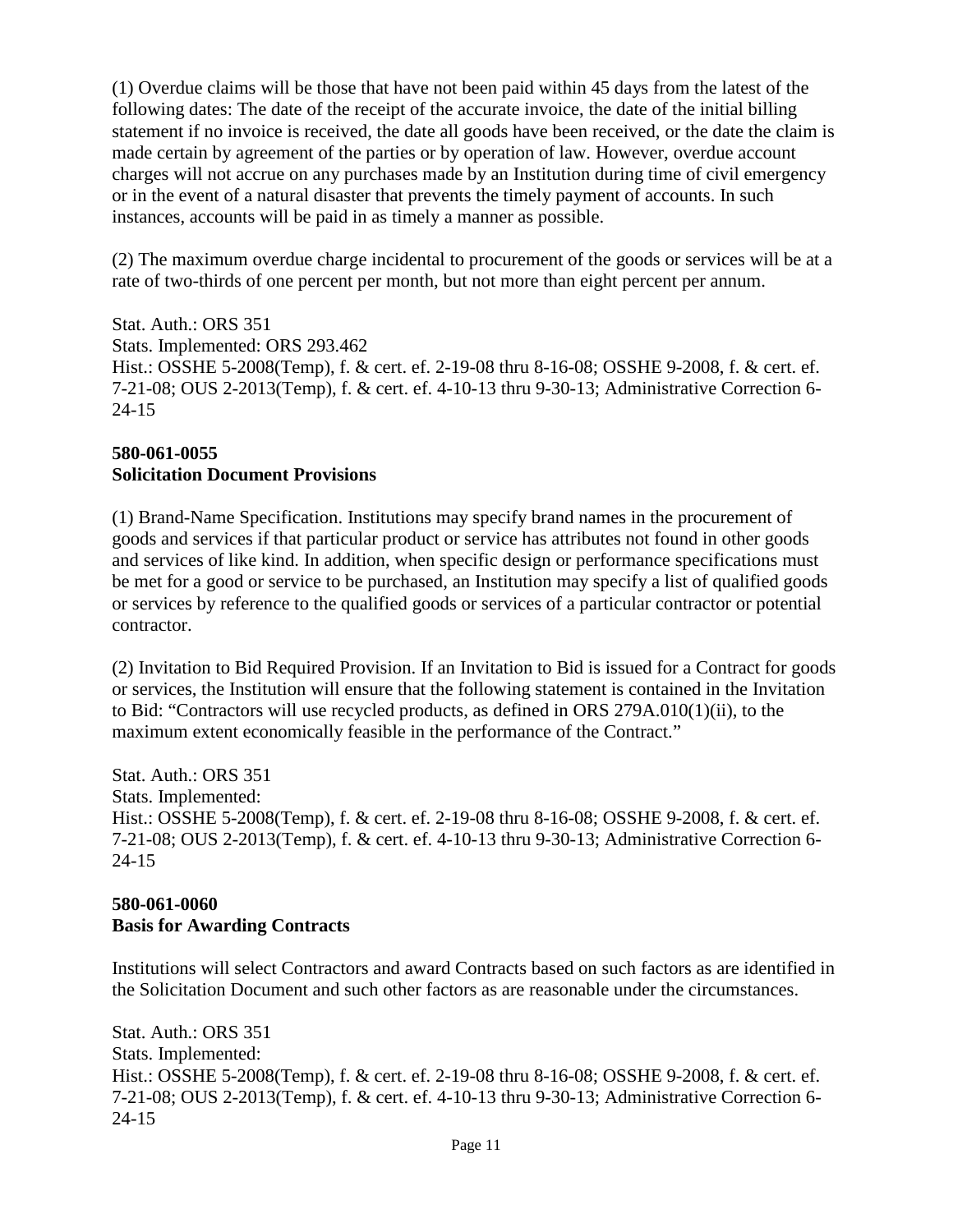#### **580-061-0065 Contract Amendments (Including Change Orders and Extra Work) and Expired Contracts**

An amendment for additional Work or goods that is reasonably related to the scope of Work under the original Contract, including Change Orders, extra work, field orders, or other change in the original Specifications that increases the original Contract Price or length of time, may be made with the Contractor without using a Competitive Process provided that the amendment does not materially alter such a Contract. An amendment that extends the Contract past the period set out in the Solicitation Document for anything other than completion of the Work contemplated in the original Contract as extended will require a new Competitive Process, unless approved by the Vice President for Finance and Administration or Vice Chancellor for Finance and Administration for good cause. Expired Contracts may be revived and reinstated upon the approval of the Vice President for Finance and Administration or Vice Chancellor for Finance and Administration or their designees.

Stat. Auth.: ORS 351 Stats. Implemented: Hist.: OSSHE 5-2008(Temp), f. & cert. ef. 2-19-08 thru 8-16-08; OSSHE 9-2008, f. & cert. ef. 7-21-08; OUS 2-2013(Temp), f. & cert. ef. 4-10-13 thru 9-30-13; OUS 6-2013; f. & cert. ef. 11- 1-13

### **580-061-0070 Solicitation Responses are Offers**

(1) Offer and Acceptance. The Solicitation Response is the Offeror's offer to enter into a Contract that will be binding upon the Offeror for thirty (30) days, unless a different time frame is specified in the Solicitation Document.

(2) The Solicitation Response will be a complete offer and fully responsive to the Solicitation Document, unless Offerors are specifically authorized by the Solicitation Document to take exceptions or to leave terms open to negotiation.

(3) Unless expressly authorized by the Solicitation Document, Offerors will not make their Solicitation Response contingent upon the Public University's acceptance of Specifications or contract terms that conflict with or are in addition to those in the Solicitation Document.

Stat. Auth.: ORS 351 Stats. Implemented: Hist.: OSSHE 5-2008(Temp), f. & cert. ef. 2-19-08 thru 8-16-08; OSSHE 9-2008, f. & cert. ef. 7-21-08; OUS 2-2013(Temp), f. & cert. ef. 4-10-13 thru 9-30-13; OUS 6-2013; f. & cert. ef. 11- 1-13

### **580-061-0075 Facsimile and Electronic Solicitation Responses**

(1) Public Universities may authorize submission of Solicitation Responses through facsimile or electronic methods.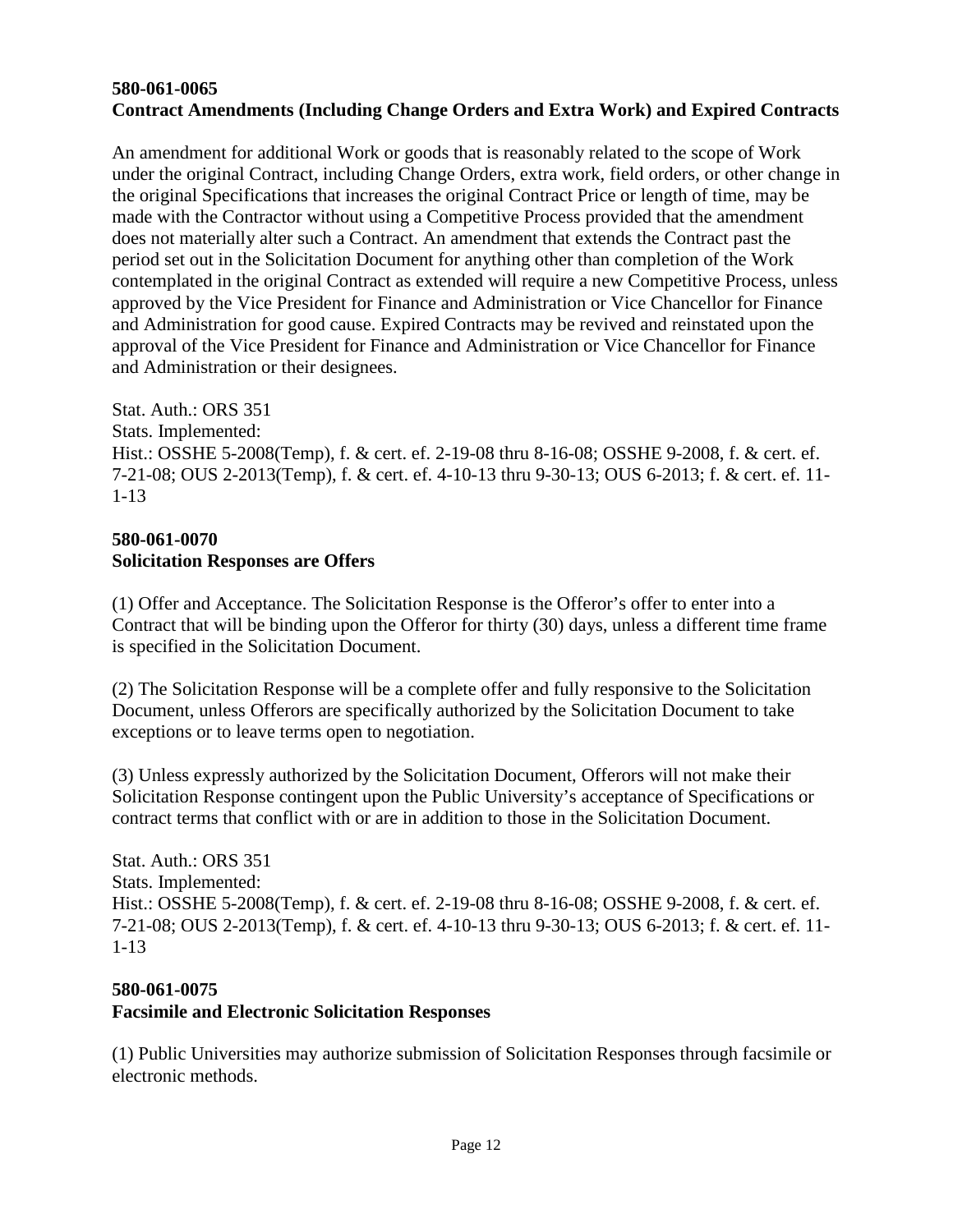(2) If the Solicitation Response is in response to an RFP or ITB and the Solicitation Document permits submission via facsimile or electronic means, the Public University must establish a method of receiving, identifying, recording, and preserving the "Sealed" requirement of the Formal Procurement.

(3) Solicitation Responses submitted through facsimile and electronic methods must contain Written signatures indicating intent to be bound by the offer.

(4) Public Universities may execute or open electronic submissions to verify receipt of documents prior to the Closing, but will not verify responsiveness of Solicitation Responses.

Stat. Auth.: ORS 351 Stats. Implemented: Hist.: OSSHE 5-2008(Temp), f. & cert. ef. 2-19-08 thru 8-16-08; OSSHE 9-2008, f. & cert. ef. 7-21-08; OUS 2-2013(Temp), f. & cert. ef. 4-10-13 thru 9-30-13; OUS 6-2013; f. & cert. ef. 11- 1-13

### **580-061-0080 Solicitation Response Submissions**

(1) Identification of Solicitation Responses. To ensure proper identification and special handling, if any, Offeror must appropriately mark its Written Solicitation Response. The Public University will not be responsible for the proper identification and handling of Solicitation Responses not submitted in the designated manner or format as required in the Solicitation Document.

(2) Receipt of Solicitation Responses. It is the Offeror's responsibility to ensure that Solicitation Responses are received by the Public University at the required delivery point, prior to the Closing as indicated in the Solicitation Document, regardless of the method used to submit or transmit the Solicitation Response.

Stat. Auth.: ORS 351 Stats. Implemented: Hist.: OSSHE 5-2008(Temp), f. & cert. ef. 2-19-08 thru 8-16-08; OSSHE 9-2008, f. & cert. ef. 7-21-08; OUS 2-2013(Temp), f. & cert. ef. 4-10-13 thru 9-30-13; OUS 6-2013; f. & cert. ef. 11- 1-13

## **580-061-0085 Pre-Solicitation Response Conferences**

(1) Pre-Solicitation Response conferences may be scheduled. Each pre-Solicitation Response conference will be described in the Solicitation Document as "voluntary" or "mandatory." If such a conference is designated as "mandatory," an Offeror must attend in order to submit a Solicitation Response.

(2) If the Offeror is an individual, the Offeror may authorize a representative other than himself/herself to attend the pre-Solicitation Response conference.

(3) Statements made by Public University representatives at the pre-Solicitation Response conference will not be binding unless a Written Addendum to the Solicitation Document is issued.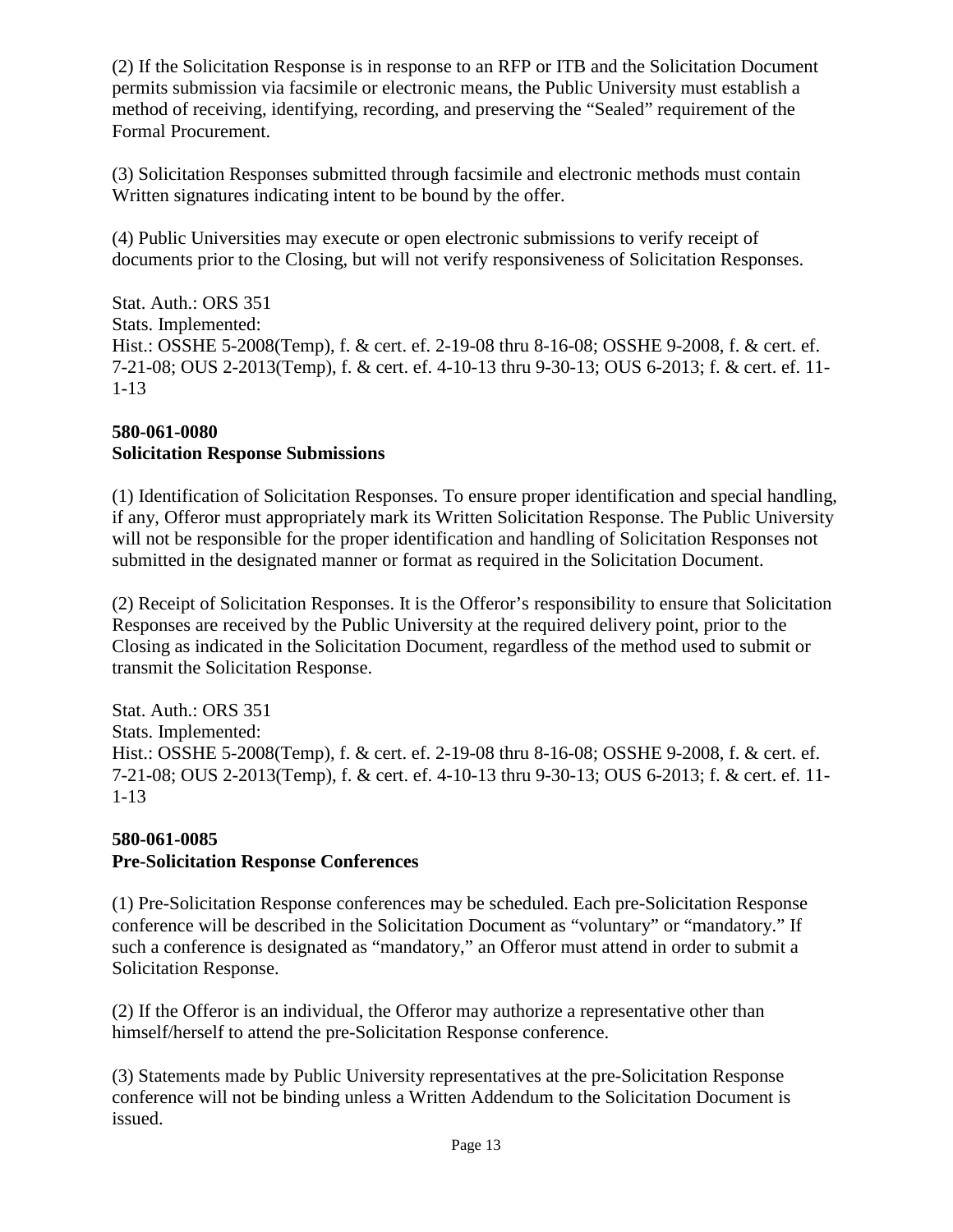Stat. Auth.: ORS 351 Stats. Implemented: Hist.: OSSHE 5-2008(Temp), f. & cert. ef. 2-19-08 thru 8-16-08; OSSHE 9-2008, f. & cert. ef. 7-21-08; OUS 2-2013(Temp), f. & cert. ef. 4-10-13 thru 9-30-13; OUS 6-2013; f. & cert. ef. 11- 1-13

#### **580-061-0090 Offer Security**

(1) The Public University may require in the Solicitation Document submission of a security. Security includes, but is not limited to, a surety bond from a surety company authorized to do business in the state of Oregon, cashier's check, certified check, or savings and loan secured check.

(2) The Solicitation Response security of all unsuccessful Offerors will be returned or released after a Contract has been executed and a performance bond provided (if such a bond is required), or after all Solicitation Responses have been rejected.

Stat. Auth.: ORS 351 Stats. Implemented: Hist.: OSSHE 5-2008(Temp), f. & cert. ef. 2-19-08 thru 8-16-08; OSSHE 9-2008, f. & cert. ef. 7-21-08; OUS 2-2013(Temp), f. & cert. ef. 4-10-13 thru 9-30-13; OUS 6-2013; f. & cert. ef. 11- 1-13

### **580-061-0095 Addenda to Solicitation Document**

(1) The Public University may change a Solicitation Document by Written Addenda. Public Universities will make reasonable efforts to notify potential Offerors of such Written Addenda by methods that may include, but are not limited to, publication of the Written Addenda on the OUS procurement website or requiring submission of a notice of interest by potential Offerors to receive Addenda.

(2) The Public University will issue the Written Addenda within a reasonable time prior to Closing to allow prospective Offerors to consider the Addenda in preparing their Solicitation Responses. The Public University may extend the Closing if it determines prospective Offerors need additional time to review and respond to Addenda.

Stat. Auth.: ORS 351 Stats. Implemented: Hist.: OSSHE 5-2008(Temp), f. & cert. ef. 2-19-08 thru 8-16-08; OSSHE 9-2008, f. & cert. ef. 7-21-08; OUS 2-2013(Temp), f. & cert. ef. 4-10-13 thru 9-30-13; OUS 6-2013; f. & cert. ef. 11- 1-13

### **580-061-0100 Clarification of ITBs and RFPs and Requests for Change**

Requests for clarification or change of the ITB or RFP must be received by the Public University in writing by the date indicated in the ITB or RFP.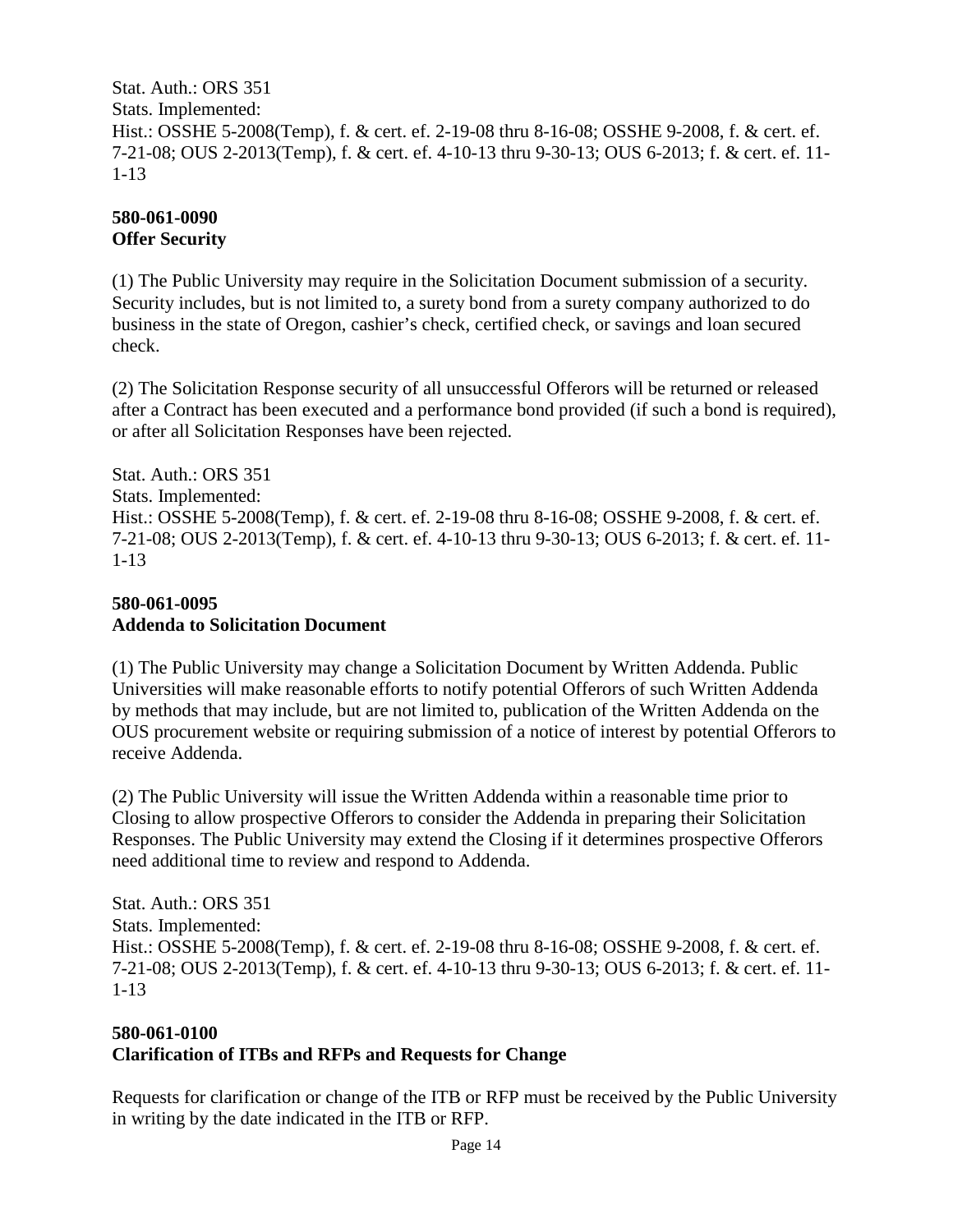(1) Such request for clarification or change will include the reasons for the clarification or change, and any proposed changes to Specifications or provisions.

(2) The Public University will consider all requests for clarification or change and, if appropriate, amend the ITB or RFP by issuing Addenda.

Stat. Auth.: ORS 351 Stats. Implemented: Hist.: OSSHE 5-2008(Temp), f. & cert. ef. 2-19-08 thru 8-16-08; OSSHE 9-2008, f. & cert. ef. 7-21-08; OUS 2-2013(Temp), f. & cert. ef. 4-10-13 thru 9-30-13; OUS 6-2013; f. & cert. ef. 11- 1-13

### **580-061-0105 Pre-Closing Modifications or Withdrawal of Bids or Proposals**

(1) Modifications. A Bidder or Proposer may modify its Bid or Proposal in Writing prior to the Closing. Any modification must include a statement that the modification amends and supersedes the prior Bid or Proposal.

(2) Withdrawals. A Bidder or Proposer may withdraw its Bid or Proposal by Written notice submitted on the Bidder or Proposer's letterhead, signed by an authorized representative of the Bidder or Proposer, delivered to the individual and location specified in the Solicitation Document (or the place of Closing if no location is specified), and received by the Institution prior to the Closing. The Bidder or Proposer, or authorized representative of the Bidder or Proposer, may also withdraw its Bid or Proposal in person prior to the Closing, upon presentation of appropriate identification and evidence of authority satisfactory to the Institution.

Stat. Auth.: ORS 351 Stats. Implemented: Hist.: OSSHE 5-2008(Temp), f. & cert. ef. 2-19-08 thru 8-16-08; OSSHE 9-2008, f. & cert. ef. 7-21-08; OUS 2-2013(Temp), f. & cert. ef. 4-10-13 thru 9-30-13; Administrative Correction 6- 24-15

## **580-061-0110 Formal Procurement receipt, Opening, and Recording of Bids and Proposals**

In all Formal Procurements a Public University will comply with the following:

(1) Receipt. A Public University will electronically or mechanically time-stamp or hand-mark each Bid or Proposal and any modification upon receipt. Except as provided in OAR 580-061- 0075(2) the Public University will not open the Bid or Proposal or modification, but will store it in a secure place until Opening. If the Public University inadvertently opens a Bid or Proposal or a modification prior to the Opening, the Public University will reseal and store the opened Bid or Proposal or modification until the Opening.

(2) Disclosure. Unless otherwise specified in the Solicitation Document, the name of the Entity submitting a Bid or Proposal will be the only information that may be made public until notice of the intent to Award or an Award has been issued.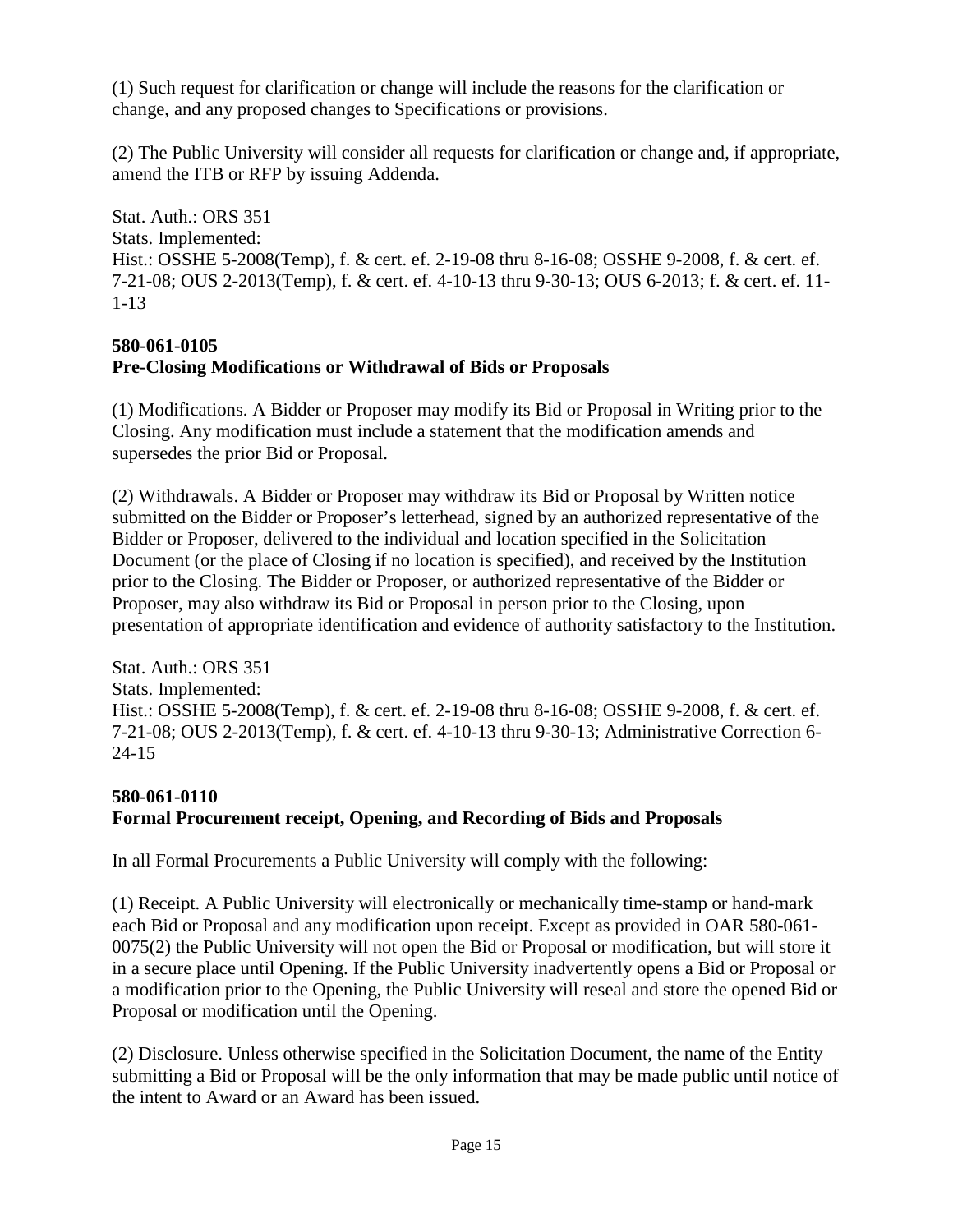Stat. Auth.: ORS 351 Stats. Implemented: Hist.: OSSHE 5-2008(Temp), f. & cert. ef. 2-19-08 thru 8-16-08; OSSHE 9-2008, f. & cert. ef. 7-21-08; OUS 2-2013(Temp), f. & cert. ef. 4-10-13 thru 9-30-13; OUS 6-2013; f. & cert. ef. 11- 1-13

## **580-061-0115 Late Bids and Proposals, Late Withdrawals, and Late Modifications**

Any Bid or Proposal, modification, or withdrawal received after the Closing is late. A Public University will not consider late Bids or Proposals, modifications, or withdrawals except as permitted in OAR 580-061-0120. However, Public Universities may adopt a Public University policy or procedure to accept late bids in circumstances that are determined to be in the best interests of the Public University if policy or procedure is stated in the Solicitation Document.

Stat. Auth.: ORS 351 Stats. Implemented: Hist.: OSSHE 5-2008(Temp), f. & cert. ef. 2-19-08 thru 8-16-08; OSSHE 9-2008, f. & cert. ef. 7-21-08; OUS 2-2013(Temp), f. & cert. ef. 4-10-13 thru 9-30-13; OUS 6-2013; f. & cert. ef. 11- 1-13

#### **580-061-0120 Mistakes**

(1) Generally. To protect the integrity of the Competitive Process and to assure fair treatment of Offerors, a Public University should carefully consider whether to permit waiver, correction, or withdrawal for certain mistakes.

(2) Public University Treatment of Mistakes. A Public University will not allow an Offeror to correct or withdraw a Solicitation Response for an error in judgment. If the Public University discovers certain mistakes in a Solicitation Response after Opening, but before award of the Contract, the Public University may take the following action:

(a) A Public University, in its sole discretion, may waive or permit an Offeror to correct a minor informality. A minor informality is a matter of form rather than substance that is evident on the face of the Solicitation Response or an insignificant mistake that can be waived or corrected without prejudice to other Offerors. Examples of minor informalities include an Offeror's failure to:

(A) Return the correct number of Signed Solicitation Responses or the correct number of other documents required by the Solicitation Document; or

(B) Sign the Solicitation Response in the designated block, provided a Signature appears elsewhere in the Solicitation Response, evidencing an intent to be bound; or

(C) Acknowledge receipt of an Addendum to the Solicitation Document, provided it is clear on the face of the Solicitation Response that the Offeror received the Addendum and intended to be bound by its terms, or the Addendum involved did not affect price, quality, or delivery.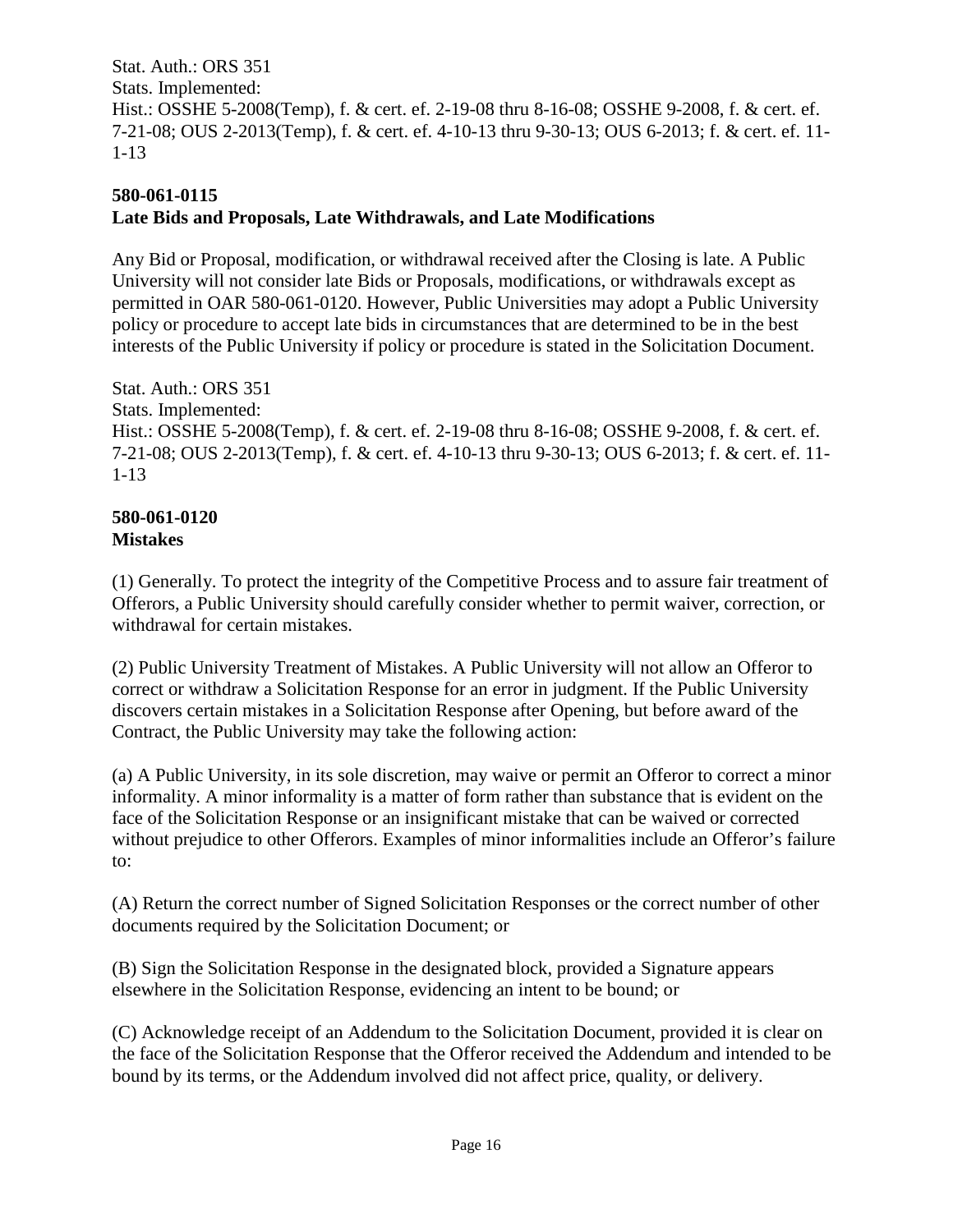(b) A Public University may correct a clerical error if the error is evident on the face of the Solicitation Response or other documents submitted with the Solicitation Response and the Offeror confirms the Public University's correction in Writing. A clerical error is an Offeror's error in transcribing its Solicitation Response. Examples include, but are not limited to, typographical mistakes, errors in extending unit prices, transposition errors, and arithmetical errors, instances in which the intended correct unit or amount is evident by simple arithmetic calculations. In the event of a discrepancy, unit prices will prevail over extended prices.

(c) A Public University may permit an Offeror to withdraw a Solicitation Response after Closing based on one or more clerical errors in the Solicitation Response only if the Offeror shows with objective proof and by clear and convincing evidence:

(A) The nature of the error;

(B) That the error is not a minor informality under this subsection or an error in judgment;

(C) That the error cannot be corrected under subsection (b) of this subsection;

(D) That the Offeror acted in good faith in submitting a Solicitation Response that contained the claimed error and in claiming that the alleged error in the Solicitation Response exists;

(E) That the Offeror acted without gross negligence in submitting a Solicitation Response that contained a claimed error;

(F) That the Offeror will suffer substantial detriment if the Public University does not grant it permission to withdraw the Solicitation Response;

(G) That the Public University's or the public's status has not changed so significantly that withdrawal of the Solicitation Response will work a substantial hardship on the Public University or the public it represents; and

(H) That the Offeror promptly gave notice of the claimed error to the Public University.

(d) The criteria in subsection (2)(a) of this rule will determine whether a Public University will permit an Offeror to withdraw its Solicitation Response after Closing. These criteria also will apply to the question whether a Public University will permit a Offeror to withdraw its Solicitation Response without forfeiture of its Bid bond (or other Bid security) or without liability to the Public University based on the difference between the amount of the Offeror's Solicitation Response and the amount of the Contract actually awarded by the Public University, whether by Award to the next lowest Responsive and Responsible Bidder or the best Responsive and Responsible Offeror or by resort to a new solicitation.

(3) Rejection for Mistakes. The Public University will reject any Offeror in which a mistake is evident on the face of the Solicitation Response and the intended correct Solicitation Response is not evident or cannot be substantiated from documents submitted with the Solicitation Response.

Stat. Auth.: ORS 351 Stats. Implemented: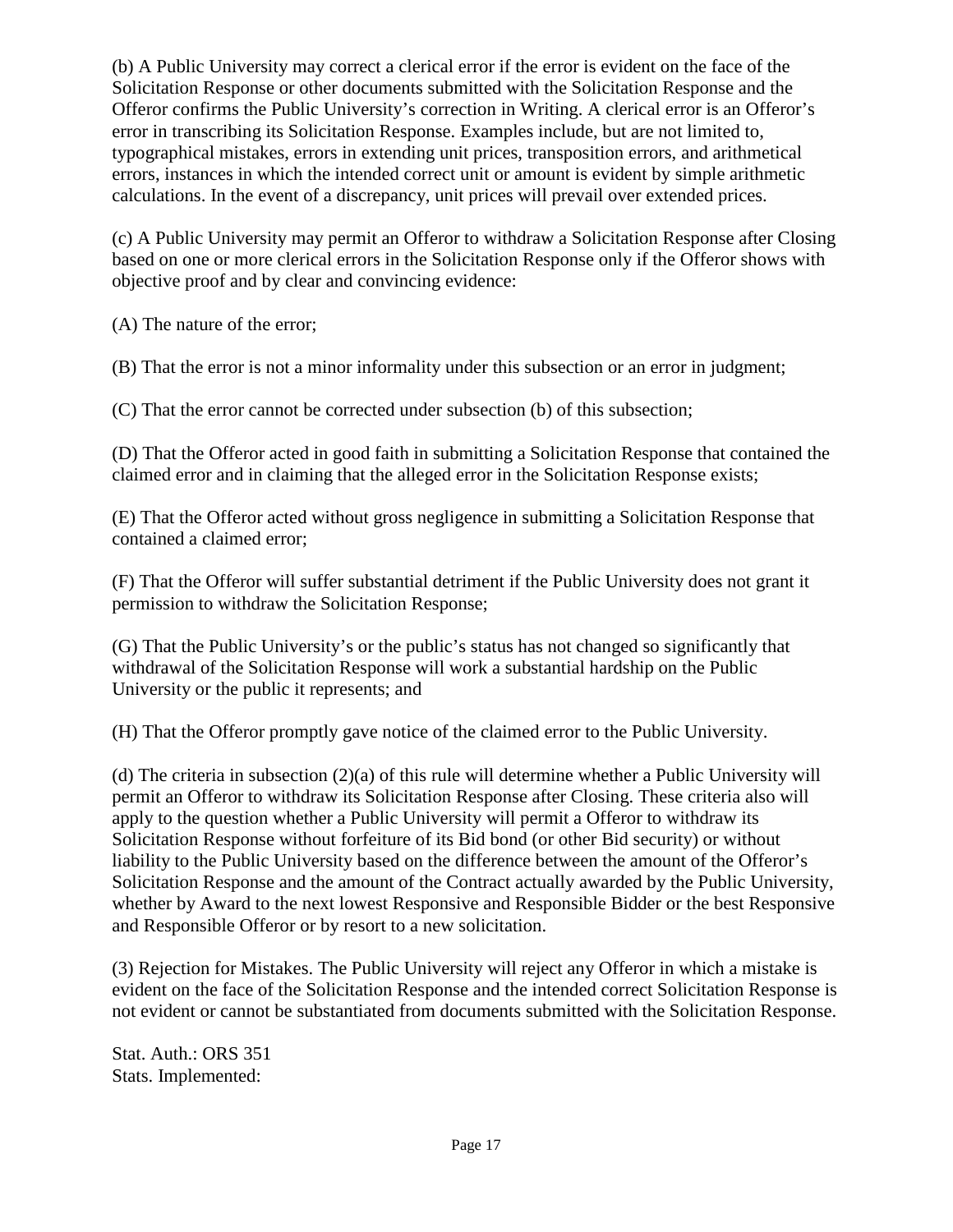Hist.: OSSHE 5-2008(Temp), f. & cert. ef. 2-19-08 thru 8-16-08; OSSHE 9-2008, f. & cert. ef. 7-21-08; OUS 2-2013(Temp), f. & cert. ef. 4-10-13 thru 9-30-13; OUS 6-2013; f. & cert. ef. 11- 1-13

#### **580-061-0125 Low Tie Bids**

(1) Definition. Low Tie Bids are low tied Responsive Bids from Responsible Bidders that are identical in price, fitness, availability, and quality and that meet all the requirements and criteria set forth in the Solicitation Document.

(2) Award. In the event of a Low Tie Bid, the Public University will award the Contract based on the following order of precedence:

(a) An Emerging Small Business that meets the definition in ORS 200.005(3) and that maintains a current certification issued by the State of Oregon;

(b) An Entity whose principal offices or headquarters are located in Oregon;

(c) If neither subsection (a) nor (b) apply, award of the Contract will be made by drawing lots.

Stat. Auth.: ORS 351 Stats. Implemented: Hist.: OSSHE 5-2008(Temp), f. & cert. ef. 2-19-08 thru 8-16-08; OSSHE 9-2008, f. & cert. ef. 7-21-08; OUS 2-2013(Temp), f. & cert. ef. 4-10-13 thru 9-30-13; OUS 6-2013; f. & cert. ef. 11- 1-13

### **580-061-0130 Rejection of Individual Solicitation Responses and Offerors**

(1) A Public University may reject, in whole or in part, any Solicitation Response not in compliance with all prescribed Solicitation Response procedures, Contract provisions, and Specifications contained in the Solicitation Document or upon a Written finding by the Public University that it is in the public interest to do so.

(2) Reasons for rejection. A Public University may reject a Solicitation Response upon the Public University's findings that include, but are not limited to, the Solicitation Response:

(a) Is contingent upon the Public University's acceptance of terms and conditions that differ from the Solicitation Document; or

(b) Takes exception to the terms and conditions (including Specifications) set forth in the Solicitation Document; or

(c) Attempts to prevent public disclosure of matters in contravention of the terms and conditions of the Solicitation Document or in contravention of applicable law; or

(d) Offers goods or services that fail to meet the Specifications of the Solicitation Document; or

(e) Is late; or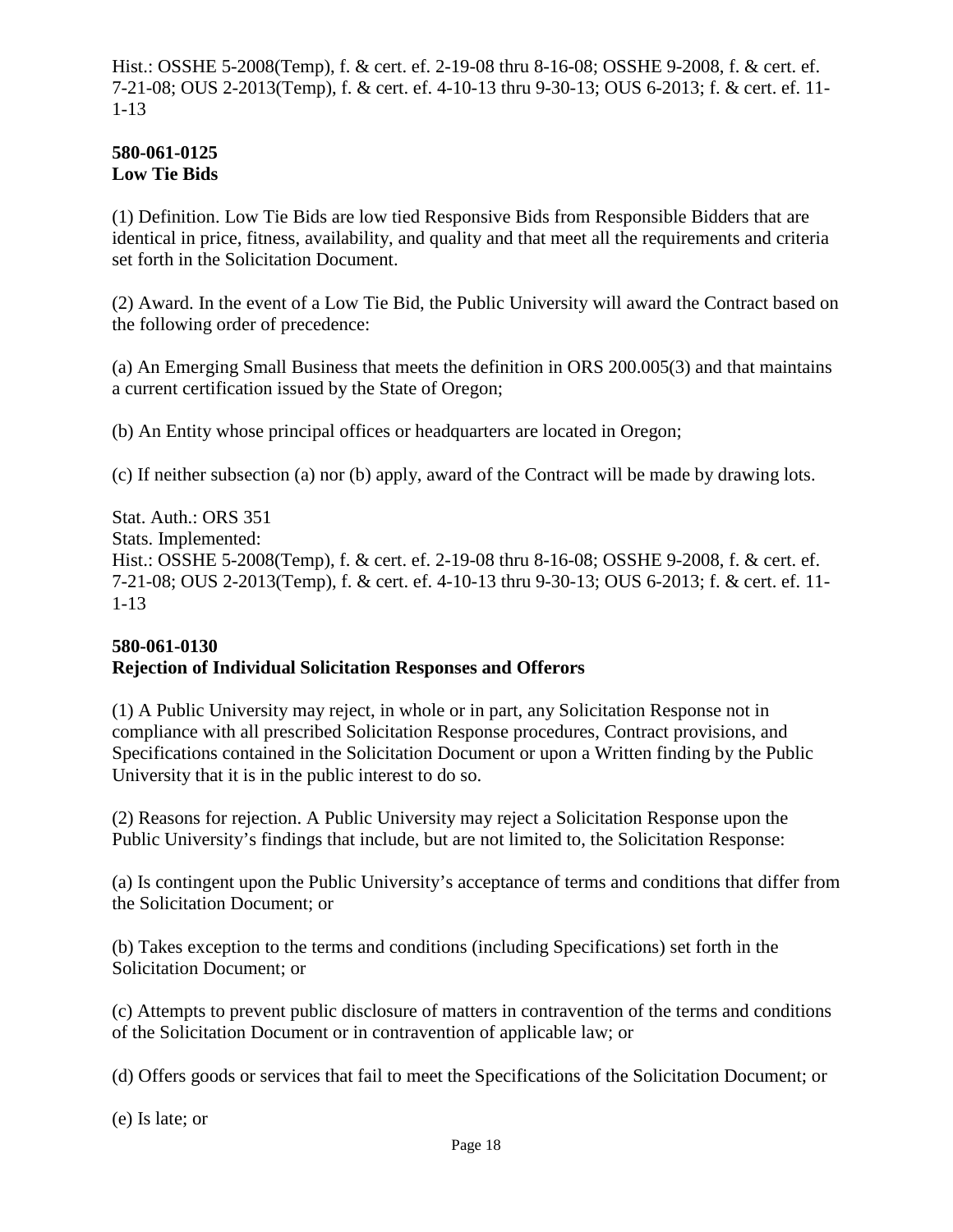(f) Is not in substantial compliance with the Solicitation Document; or

(g) Is not in substantial compliance with all prescribed solicitation procedures; or

(h) Does not include the Solicitation Response security as required by the Solicitation Document; or

(i) Does not include an executed certification of non-discrimination in compliance with 580-061- 00305 and compliance with Oregon tax laws.

(3) A Public University may reject an Offeror upon the Public University's findings that include, but are not limited to, the Offeror:

(a) Has not met any required mandatory prequalification;

(b) Has been disqualified pursuant to OAR 137-046-0210(3) (Disadvantaged Business Enterprise Disqualification);

(c) Has not met the requirements of the Emerging Small Business Program created in OAR 580- 061-0035, if required in the Solicitation Document.

(d) That has been debarred in accordance with ORS 279B130 or 279C.440;

(e) Has been declared ineligible by the Commissioner of Bureau of Labor and Industries under ORS 279C.860;

(f) Has within the last five years been found, in a civil, criminal, or administrative proceeding, to have committed or engaged in fraud, misrepresentation, price-rigging, unlawful anti-competitive conduct, or similar behavior;

(g) Is non-Responsible. Offerors are required to demonstrate their ability to perform satisfactorily under a Contract. Before Awarding a Contract, the Public University must have information that indicates that the Offeror meets the applicable standards of Responsibility. To be a Responsible Offeror, the Public University may consider:

(A) If the Offeror has appropriate financial, material, equipment, facility, and personnel resources and expertise, or ability to obtain the resources and expertise, necessary to indicate the capability of the Offeror to meet all contractual responsibilities;

(B) If the Offeror has a satisfactory record of contract performance. The Public University may consider both private and public contracts in determining responsible performance under a contract;

(C) If the Offeror has a satisfactory record of integrity. An Offeror may lack integrity if a Public University determines the Offeror demonstrates a lack of business ethics such as violation of state environmental laws or false certifications made to a state agency. A Public University may find an Offeror non-Responsible based on the lack of integrity of any person having influence or control over the Offeror (such as a key employee of the Offeror that has the authority to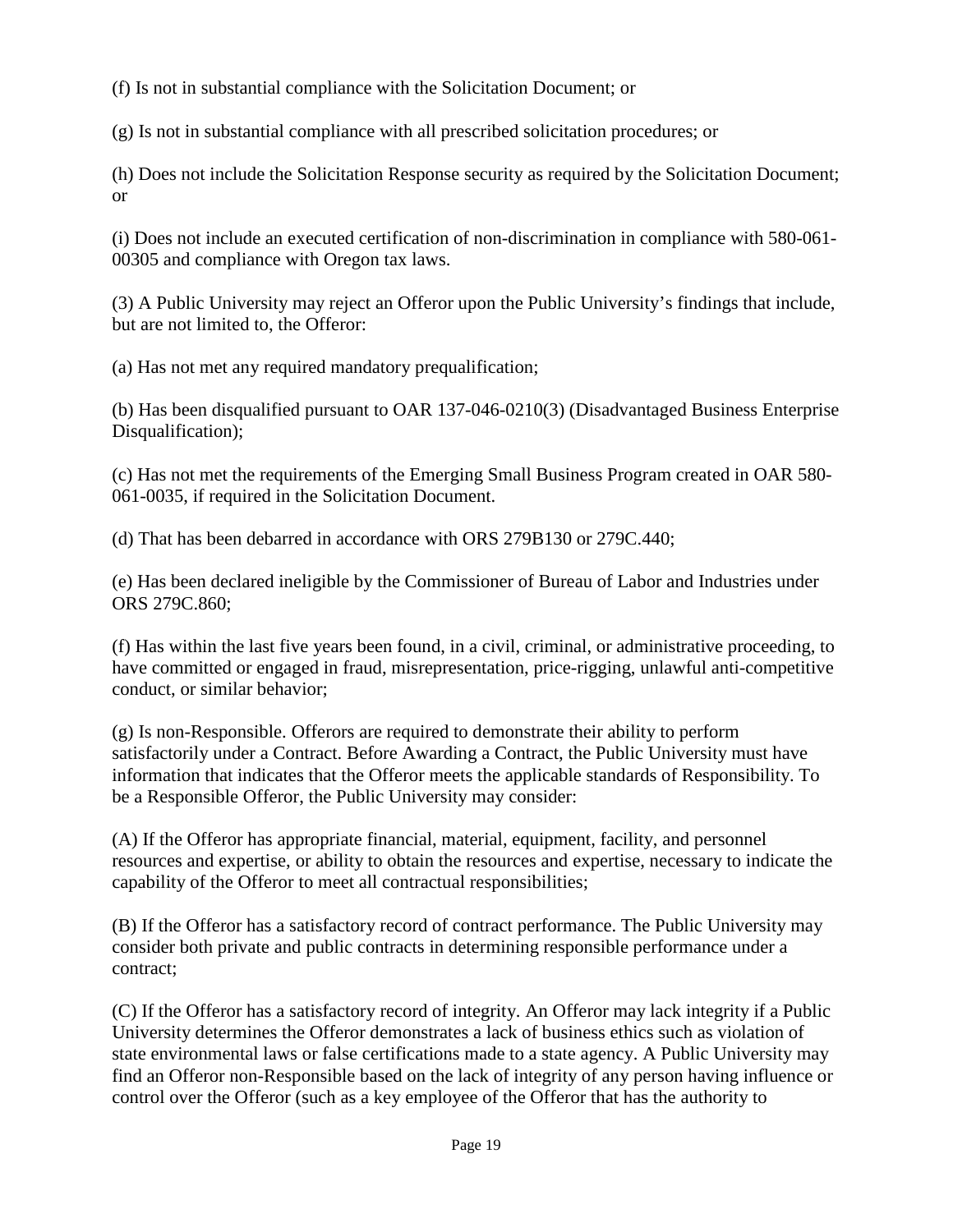significantly influence the Offeror's performance of the Contract or a parent company, predecessor or successor person);

(D) If the Offeror is qualified legally to Contract with the Public University;

(E) If the Offeror has supplied all necessary information in connection with the inquiry concerning Responsibility. If the Offeror fails to promptly supply information requested by the Public University concerning responsibility, the Public University may base the determination of responsibility upon any available information or may find the Offeror non-Responsible.

(4) Form of Business Entity. For purposes of this rule, the Public University may investigate any Entity submitting a Solicitation Response. The investigation may include the Entity's officers, directors, owners, affiliates, or any other person acquiring ownership of the Entity to determine application of this rule.

(5) Notice. If an Offeror or a Solicitation Response is rejected in accordance with this rule, the Public University will provide written notice of such rejection to the Offeror. The notice will include the grounds for rejection and a statement of the Offeror's appeal rights and applicable appeal deadlines. If an Offeror wishes to appeal the decision to reject the Offeror or Solicitation Response, the Offeror must notify the Public University, in Writing, within three Days after receipt of the notification.

Stat. Auth.: ORS 351 Stats. Implemented: Hist.: OSSHE 5-2008(Temp), f. & cert. ef. 2-19-08 thru 8-16-08; OSSHE 9-2008, f. & cert. ef. 7-21-08; OUS 2-2013(Temp), f. & cert. ef. 4-10-13 thru 9-30-13; OUS 6-2013; f. & cert. ef. 11- 1-13

## **580-061-0135 Rejection of All Solicitation Responses**

Rejection. A Public University may reject all Bids or Proposals whenever the Public University finds it is in the Public University's best interest to do so.

Stat. Auth.: ORS 351 Stats. Implemented: Hist.: OSSHE 5-2008(Temp), f. & cert. ef. 2-19-08 thru 8-16-08; OSSHE 9-2008, f. & cert. ef. 7-21-08; OUS 2-2013(Temp), f. & cert. ef. 4-10-13 thru 9-30-13; OUS 6-2013; f. & cert. ef. 11- 1-13

### **580-061-0140 Disposition of Solicitation Responses if Solicitation Cancelled**

(1) Prior to Solicitation Response Opening. When a solicitation is cancelled prior to Opening, all Solicitation Responses received will be destroyed.

(2) After Solicitation Response Opening. When all Solicitation Responses are rejected, the Solicitation Responses received will be retained and become part of the Public University's permanent solicitation file.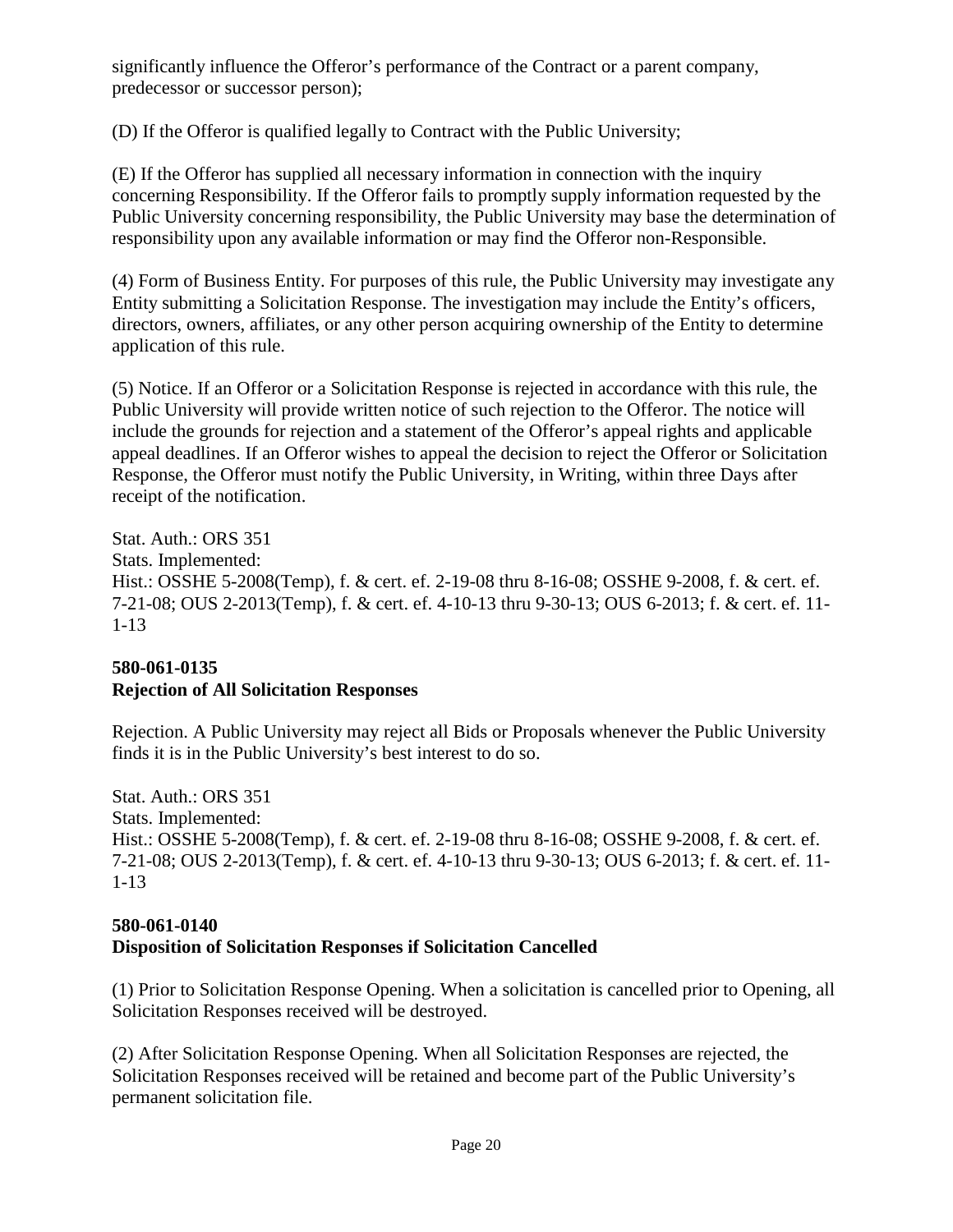Stat. Auth.: ORS 351 Stats. Implemented: Hist.: OSSHE 5-2008(Temp), f. & cert. ef. 2-19-08 thru 8-16-08; OSSHE 9-2008, f. & cert. ef. 7-21-08; OUS 2-2013(Temp), f. & cert. ef. 4-10-13 thru 9-30-13; OUS 6-2013; f. & cert. ef. 11- 1-13

### **580-061-0145 Protest of Contractor Selection, Contract Award, and Protest of Solicitation Document**

(1) The purpose of this rule is to require adversely affected or aggrieved Offeror on a Public University solicitation to exhaust all avenues of administrative review and relief before seeking judicial review of the Public University's selection or Award decision.

(2) Types of Protests. The following matters may be protested:

(a) A determination of responsibility or lack thereof;

(b) A determination of responsiveness or lack thereof;

(c) The rejection of a Solicitation Response, unless notice of rejection has been previously provided under OAR 580-061-0130(5);

(d) The content of a Solicitation Document;

(e) The selection of one or more Contractors. A protest may be submitted only by an Entity that can demonstrate that it has been or is being adversely affected by a Public University decision or the content of a Solicitation Document.

(3) Delivery. Unless otherwise specified in the Solicitation Document, an Offeror must deliver a Written protest to the Public University within three (3) Days after the Award of a Contract or issuance of the notice of intent to Award the Contract, whichever occurs first. Protests must be clearly marked on the outside of the envelope with the title or the number of the Solicitation Response and that it is a protest to ensure that it is recognized and recorded.

(4) Content of Protest. An Offeror's protest must fully specify the grounds for the protest and include all evidence that the protestor wishes the Vice Chancellor for Finance and Administration, Public University Vice President for Finance and Administration, or designee to consider. Failure to include any ground for the protest or any evidence in support of it will constitute a final, knowing, and voluntary waiver of the right to assert such ground or evidence. A protest must include a conspicuous marking identifying the type and nature of the protest.

(5) A protest of a Solicitation Document may be made only if a term or condition of the Solicitation Document, including, but not limited to, Specifications or Contract terms violates applicable law. The Public University will (upon altering the Solicitation Document in response to a protest) promptly transmit the revised Solicitation Document to all Offerors and extend the Closing where appropriate. The Public University may choose, in its sole discretion, to close the procurement process without making an Award and begin a new procurement process.

(6) A protest of the selection of one or more Contractors requires the protestor to demonstrate, as applicable;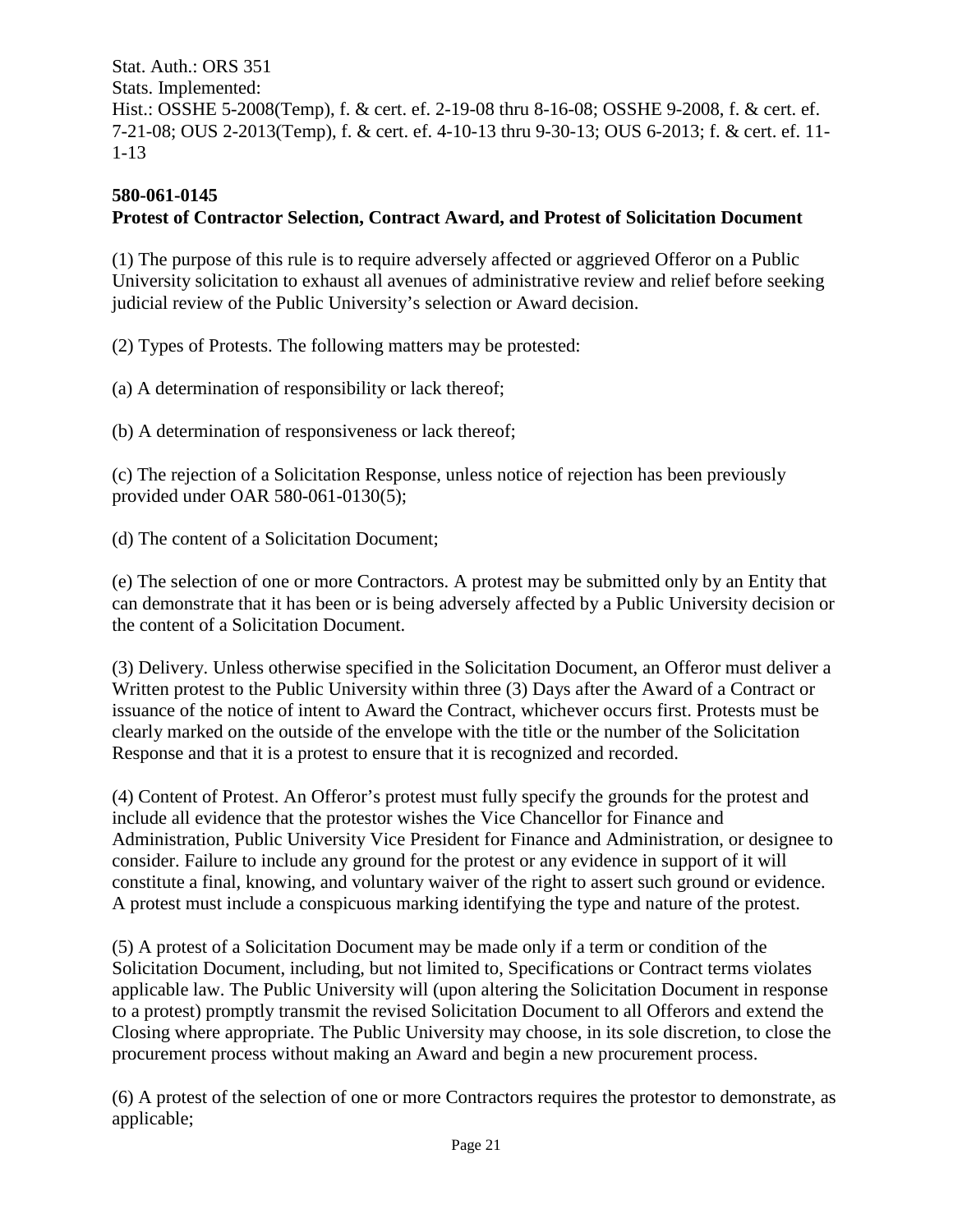(a) That all higher-ranked Offerors were ineligible for selection or that the protestor would have been "next in line" to receive the Award and was eligible for selection; and

(b) That the Offeror selected was ineligible.

(c) In the case of a sole source procurement, that the Single Seller selected is not the only Contractor or consultant reasonably available to provide the personal or professional services, goods, services, Professional Consultant services as defined in OAR 580-061-0010, Construction-Related Services as defined in OAR 580-061-0010, or combination of Professional Consultant services and Construction-Related Services.

(7) A protest of the rejection of a Solicitation Response must demonstrate that the Public University's decision was materially in error or that the Public University committed a material procedural error and that any such error, alone or in combination with other errors, was a "but for" cause of the rejection.

(8) Response. The Vice Chancellor for Finance and Administration or the Public University Vice President for Finance and Administration, or their designee, will have the authority to settle or resolve a Written protest. A protest received after the time set out in the Solicitation Document will not be considered. The Vice Chancellor for Finance and Administration, or Vice President for Finance and Administration, or designee will issue a Written final agency order of the protest in a timely manner. If the protest is upheld, in whole or in part, the Public University may, in its sole discretion, either Award the Contract to the successful protestor or cancel the procurement or solicitation. Contract Award may be made prior to issuance of the final agency order if authorized by the Vice Chancellor for Finance and Administration, Vice President for Finance and Administration, or their designee.

(9) Judicial Review. Judicial review of the Public University' decision relating to a Contract Award protest will be available pursuant to the provisions of ORS 183.480 et seq.

Stat. Auth.: ORS 351 Stats. Implemented: Hist.: OSSHE 5-2008(Temp), f. & cert. ef. 2-19-08 thru 8-16-08; OSSHE 7-2008(Temp), f. & cert. ef. 6-5-08 thru 8-16-08; OSSHE 9-2008, f. & cert. ef. 7-21-08; OUS 2-2013(Temp), f. & cert. ef. 4-10-13 thru 9-30-13; OUS 6-2013; f. & cert. ef. 11-1-13

## **580-061-0150 Right to Inspect Plant**

The Institution may, at reasonable times, inspect the part of the plant or place of business of a Contractor or any subcontractor that is related to the performance of any prospective Contract or Awarded Contract.

Stat. Auth.: ORS 351 Stats. Implemented: Hist.: OSSHE 5-2008(Temp), f. & cert. ef. 2-19-08 thru 8-16-08; OSSHE 9-2008, f. & cert. ef. 7-21-08; OUS 2-2013(Temp), f. & cert. ef. 4-10-13 thru 9-30-13; Administrative Correction 6- 24-15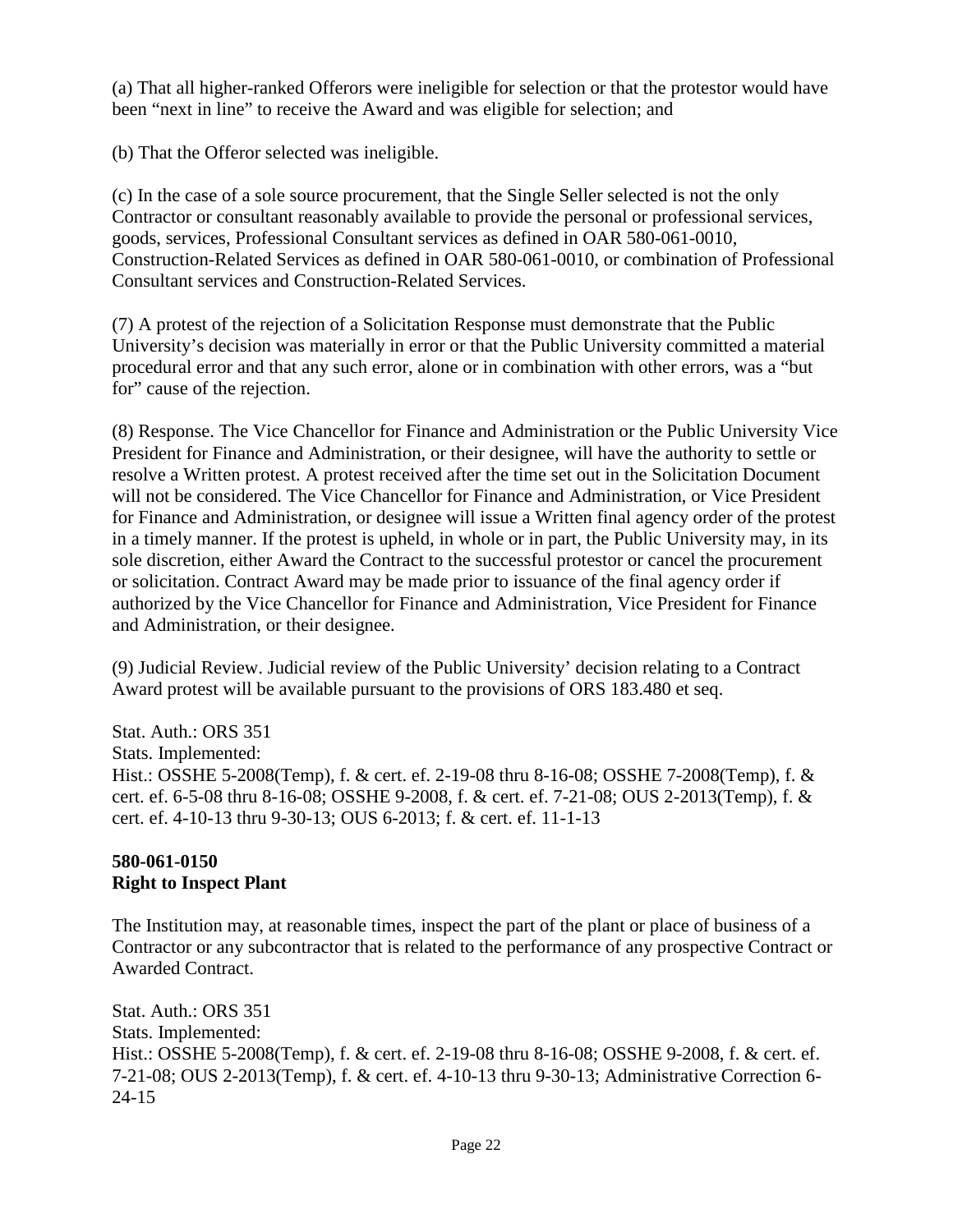#### **580-061-0155 Invitation to Bid and Request Proposal Negotiations**

(1) The Public University may negotiate with the lowest-cost Bidders after determining that that the Bids are Responsive and from Responsible Bidders.

(2) The Public University may, if it has given notice in the Solicitation Document, commence negotiations in accordance with sections (3) and (4) of this rule with Proposers in the competitive range. For purposes of this rule "competitive range" means the highest-ranked Proposers based on evaluating all Responsive Proposals in accordance with the evaluation criteria set forth in the Solicitation Document.

(3) If the Public University chooses to enter into discussions with and receive best and final Proposals, the Public University will proceed as follows:

(a) The Public University will initiate oral or written discussions with all Proposers submitting Responsive Proposals or all Proposers in the competitive range regarding their Proposals with respect to the provisions of the Solicitation Document that the Public University identified in the Solicitation Document as the subject of discussions.

(b) The Public University may conduct discussions with each eligible Proposer necessary to fulfill the purposes of this section (3), but need not conduct the same amount of discussions with each eligible Proposer. The Public University may terminate discussions with any eligible Proposer at any time. However, the Public University will offer all eligible Proposers the same opportunity to discuss their Proposals with the Public University before the Public University notifies eligible Proposers of the date and time pursuant to subsection (d) that best and final Proposals will be due.

(c) The Public University may adjust the evaluation of a Proposal as a result of a discussion under this section. The conditions, terms, or price of the Proposal may be altered or otherwise changed during the course of the discussions provided the changes are within the scope of the Solicitation Document.

(d) If best and final Proposals are required, the Public University will establish a common date and time by which Proposers must submit best and final Proposals. Best and final Proposals will be submitted only once, provided, however, the Public University may make a written determination that it is in the Public University's best interest to conduct additional discussions, negotiations, or change the Public University's requirements and require another submission of best and final Proposals. The Public University will evaluate Proposals as modified.

(4) Negotiations.

(a) The Public University may commence serial negotiations with the highest-ranked eligible Proposer or commence simultaneous negotiations with all eligible Proposers.

(b) The Public University may negotiate:

- (A) The statement of Work;
- (B) The Contract Price as it is affected by negotiating the statement of Work; and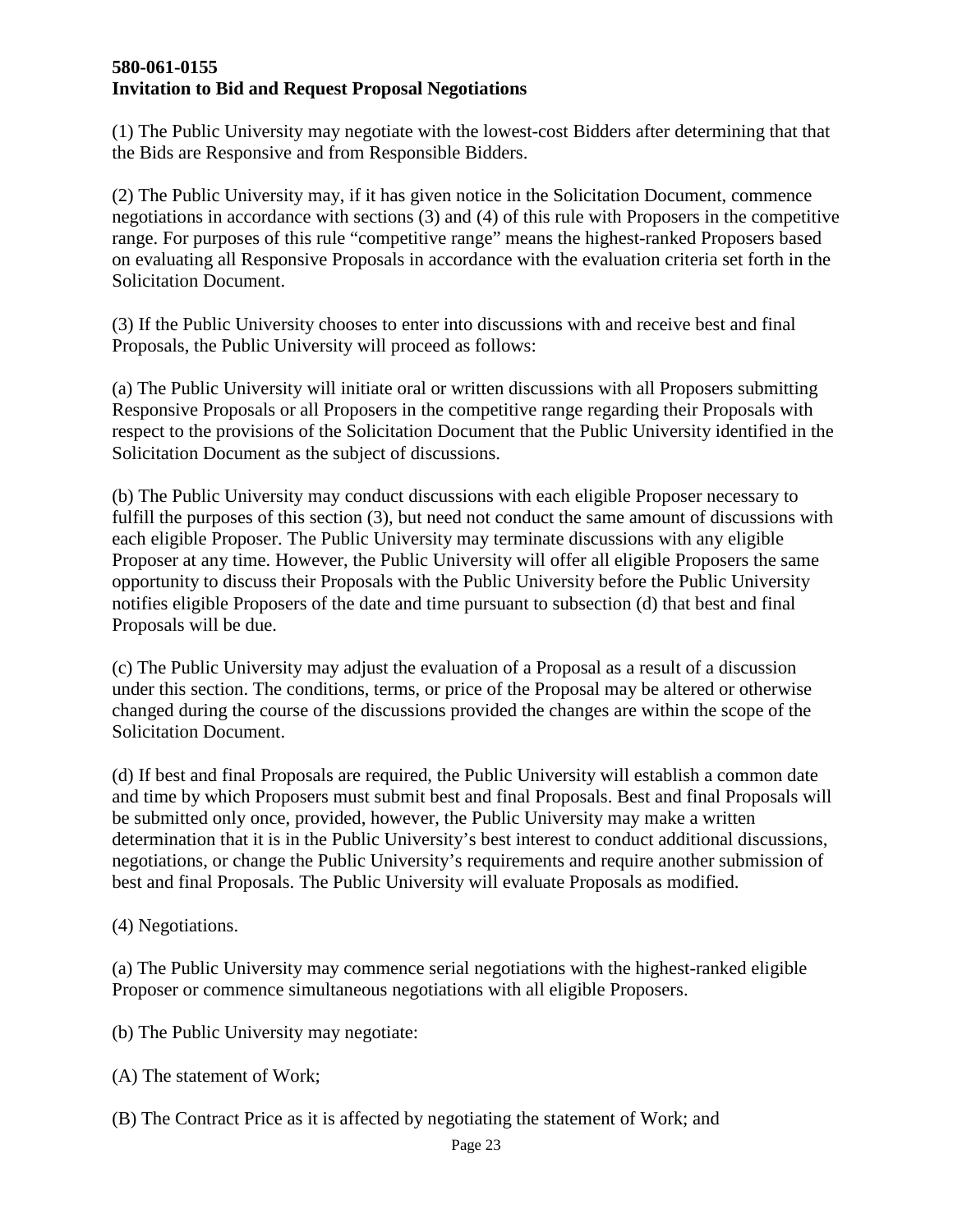(C) Any other terms and conditions reasonably related to those expressly authorized for negotiation in the Solicitation Document. Accordingly, Proposers will not submit and the Public University will not accept for negotiation, any alternative terms and conditions that are not reasonably related to those expressly authorized for negotiation in the Solicitation Document.

Stat. Auth.: ORS 351 Stats. Implemented: Hist.: OSSHE 5-2008(Temp), f. & cert. ef. 2-19-08 thru 8-16-08; OSSHE 9-2008, f. & cert. ef. 7-21-08; OUS 2-2013(Temp), f. & cert. ef. 4-10-13 thru 9-30-13; OUS 6-2013; f. & cert. ef. 11- 1-13

#### **580-061-0160 Disqualification from Consideration for Award of Contracts**

(1) A Public University may disqualify an Entity from consideration for award of Public University Contracts for the reasons listed in subsection (2) of this section after providing the Entity with notice and a reasonable opportunity to be heard.

(a) All OUS Public Universities may rely upon a disqualification of an Entity by another Public University or exclusion by the federal government or the State of Oregon. The Chancellor's Office will maintain a current roster for Entities that have been disqualified.

(b) In lieu of the disqualification process described in this rule, a Public University contracting for a Public Improvement may petition the Construction Contractors Board to disqualify an Entity from consideration for award of the Public University's Public Improvement Contracts for the reasons listed in subsection (2) of this rule.

(2) An Entity may be disqualified from consideration for Award of a Contract for any of the following reasons:

(a) A primary employee of the Entity has been convicted of a criminal offense as an incident of obtaining or attempting to obtain a public or private contract or subcontract or in the performance of such contract or subcontract;

(b) A primary employee of the Entity has been convicted under state or federal statutes of embezzlement, theft, forgery, bribery, falsification or destruction of records, receiving stolen property, or any other offense indicating a lack of business integrity or business honesty that currently, seriously, and directly affects the person's responsibility for the Entity;

(c) A primary employee of the Entity has been convicted under state or federal antitrust statutes;

(d) A primary employee of the Entity has committed a violation of a contract provision that is regarded by a Public University or the Construction Contractors Board to be so serious as to justify disqualification. A violation may include, but is not limited to, a failure to perform the terms of a contract or an unsatisfactory performance in accordance with the terms of the contract. However, a failure to perform or an unsatisfactory performance caused by acts beyond the control of the Entity may not be considered to be a basis for disqualification;